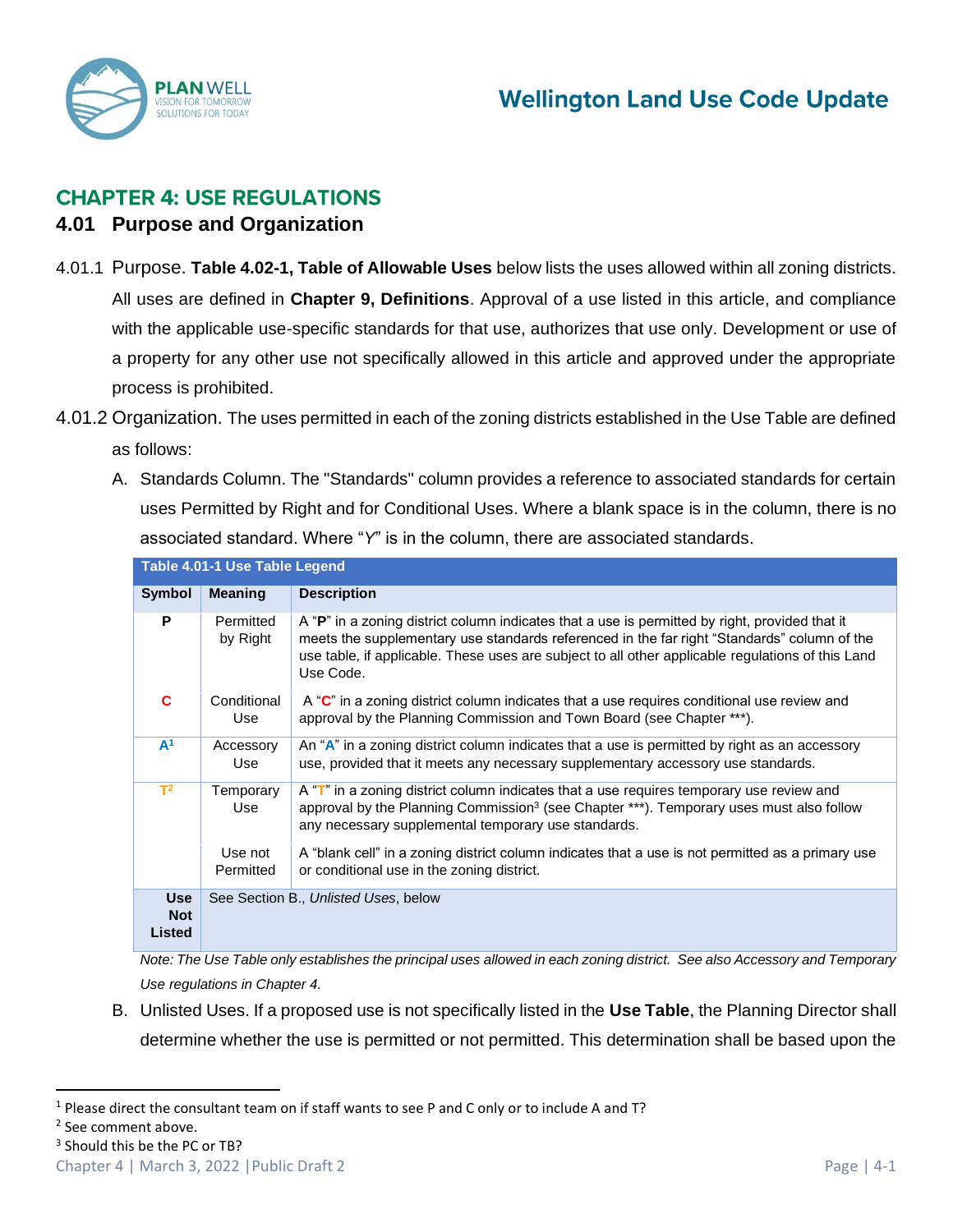similarity in nature and character to one or more uses that are listed in the Use Table. In making this determination, the Planning Director may refer to the following factors as guidance:

- 1. Criteria for Use Determination.
	- a. Whether the use has similar visual, traffic, environmental, parking, employment, and other impacts as an expressly listed use. The Planning Director may refer to empirical studies or generally accepted planning or engineering sources in making this determination. The burden is on the applicant to establish that the use is similar to the expressly listed use; or
	- b. Whether the use is within the same industry classification as another permitted use. In making this determination, the Planning Director may refer to the most recent edition of the North American Industry Classification Manual (Executive Office of the President, Office of Management and Budget, 2017)("NAICS"). If the use is not defined in the NAICS, the Administrator may refer to the American Planning Association, Land-Based Classification Standards LBCS Tables (April 1, 2001).
- 2. If Not Authorized Then Prohibited. If the Planning Director determines that a proposed use does not fit within a given use type and is not functionally the same as a permitted, accessory, conditional, or temporary use, then the use is a prohibited use.

|                               | Table 4.02-1 Table of Allowable Uses |       |       |                    |              |           |                   |                        |       |              |                   |       |                     |  |
|-------------------------------|--------------------------------------|-------|-------|--------------------|--------------|-----------|-------------------|------------------------|-------|--------------|-------------------|-------|---------------------|--|
| <b>Use</b>                    | <b>Zoning District</b>               |       |       |                    |              |           |                   |                        |       |              |                   |       |                     |  |
|                               | <b>Open</b>                          |       |       | <b>Residential</b> |              |           | <b>Commercial</b> |                        |       |              | <b>Industrial</b> | Misc. | <b>Use Specific</b> |  |
|                               | $\mathbf{A}$                         | $R-1$ | $R-2$ | $R-3$              | $R - 4$      | <b>MH</b> | $C-1$             | $C-2$                  | $C-3$ | $\mathsf{L}$ |                   | P     | <b>Standards</b>    |  |
| <b>Residential</b>            |                                      |       |       |                    |              |           |                   |                        |       |              |                   |       |                     |  |
| <b>Manufactured Home</b>      | P                                    | P     | P     |                    | P            | P         |                   |                        |       |              |                   |       | Y                   |  |
| Mixed-Use Dwelling            |                                      |       |       |                    | PC           |           | P                 | P                      | P     |              |                   |       |                     |  |
| Multi-Family Dwelling         |                                      |       |       | P                  | $\mathbf{G}$ |           |                   |                        | P     |              |                   |       | Y                   |  |
| Single-Family                 | Ć                                    |       | P     | P                  | P            |           |                   |                        |       |              |                   |       | Y                   |  |
| <b>Attached Dwelling</b>      |                                      |       |       |                    |              |           |                   |                        |       |              |                   |       |                     |  |
| Single-Family                 | P                                    | P     | P     | P                  | P            |           |                   |                        |       |              |                   |       |                     |  |
| <b>Detached Dwelling</b>      |                                      |       |       |                    |              |           |                   |                        |       |              |                   |       |                     |  |
| <b>Group Living / Lodging</b> |                                      |       |       |                    |              |           |                   |                        |       |              |                   |       |                     |  |
| <b>Bed and Breakfast</b>      |                                      |       |       | $\mathbf c$        | $\mathbf c$  |           | $\mathbf{C}$      |                        |       |              |                   |       |                     |  |
| Boarding and                  |                                      |       |       | $\mathbf C$        | $\mathbf c$  |           |                   |                        | P     |              |                   |       | Y                   |  |
| Rooming House                 |                                      |       |       |                    |              |           |                   |                        |       |              |                   |       |                     |  |
| <u>Use</u>                    |                                      |       |       |                    |              |           |                   | <b>Zoning District</b> |       |              |                   |       |                     |  |

## **4.02 Table of Allowable Uses**

This chapter shall follow the requirements established in **Table 4.02-1, Table of Allowable Uses**.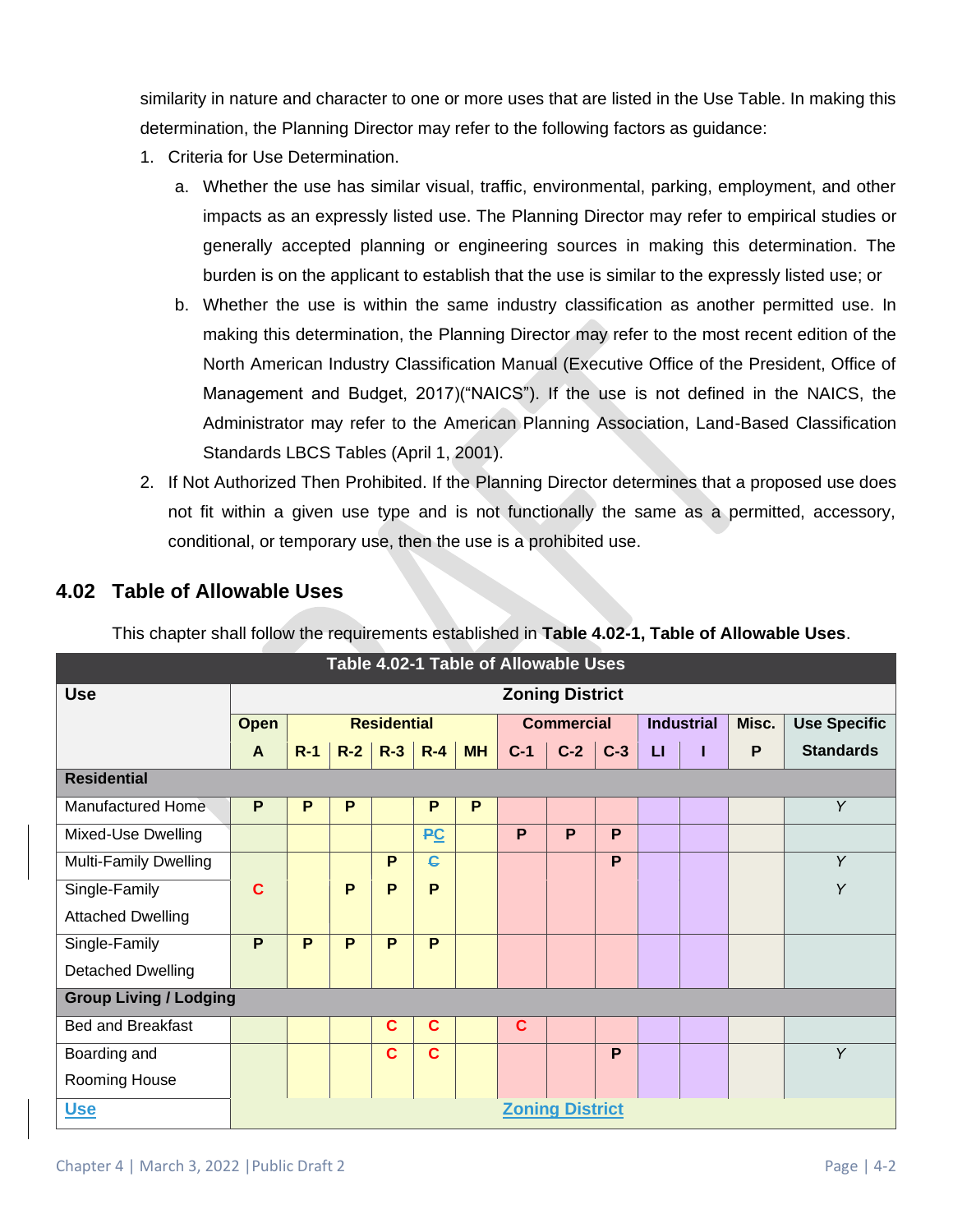|                               | <b>Open</b>     | <b>Residential</b> |       |                    | <b>Commercial</b> |           |                   | <b>Industrial</b>      |              | Misc.        | <b>Use Specific</b> |       |                  |
|-------------------------------|-----------------|--------------------|-------|--------------------|-------------------|-----------|-------------------|------------------------|--------------|--------------|---------------------|-------|------------------|
|                               | $\underline{A}$ | $R-1$              | $R-2$ | $R-3$              | $R - 4$           | <b>MH</b> | $C-1$             | $C-2$                  | $C-3$        | 旦            |                     | P     | <b>Standards</b> |
| Group Home                    |                 | P                  | P     | P                  | P.                |           |                   |                        | P            |              |                     |       |                  |
| Hotel/Motel                   |                 |                    |       |                    |                   |           | $\mathsf{P}$      | $\mathbf{C}$           | P            | P            |                     |       |                  |
| Long-Term Care                |                 |                    |       | $\mathbf c$        |                   |           | $\mathbf c$       |                        | $\mathsf{P}$ |              |                     |       |                  |
| <b>Facilities</b>             |                 |                    |       |                    |                   |           |                   |                        |              |              |                     |       |                  |
| <b>Agriculture</b>            |                 |                    |       |                    |                   |           |                   |                        |              |              |                     |       |                  |
| Agriculture                   | P               | P                  |       |                    |                   |           |                   |                        |              |              | $\mathbf c$         |       |                  |
| Greenhouse/Nursery            |                 |                    |       |                    |                   |           |                   |                        | P            | P            |                     |       |                  |
| <b>Stable</b>                 | P               | $\overline{P}$     |       |                    |                   |           |                   |                        |              |              |                     |       | $\overline{Y}$   |
| <b>Commercial / Office</b>    |                 |                    |       |                    |                   |           |                   |                        |              |              |                     |       |                  |
| <b>Animal Services</b>        |                 |                    |       |                    |                   |           |                   |                        |              |              |                     |       |                  |
| Kennel                        | $\mathbf c$     |                    |       |                    |                   |           |                   |                        | P            | P            |                     |       | Y                |
| Veterinary Facilities,        | $\mathsf{P}$    |                    |       |                    |                   |           |                   |                        | $\mathbf c$  | $\mathbf{C}$ | P                   |       | Y                |
| Large animals                 |                 |                    |       |                    |                   |           |                   |                        |              |              |                     |       |                  |
| Veterinary Facilities,        | $\mathsf{P}$    |                    |       |                    |                   |           | P                 |                        | P            | P            |                     |       | $\overline{Y}$   |
| Small animals                 |                 |                    |       |                    |                   |           |                   |                        |              |              |                     |       |                  |
| Food                          |                 |                    |       |                    |                   |           |                   |                        |              |              |                     |       |                  |
| Brew Pub, Distillery          |                 |                    |       |                    | $\mathbf{c}$      |           | P                 | P                      | P            | P            |                     |       | Y                |
| Pub, or Limited               |                 |                    |       |                    |                   |           |                   |                        |              |              |                     |       |                  |
| Winery                        |                 |                    |       |                    |                   |           |                   |                        |              |              |                     |       |                  |
| <b>Food Catering</b>          |                 |                    |       |                    |                   |           |                   |                        | P            | P            |                     |       |                  |
| <b>Grocery Store</b>          |                 |                    |       |                    |                   |           | $\mathsf{P}$      | $\mathbf{C}$           | P            | $\mathbf{C}$ |                     |       | Y                |
| Restaurant, Fast Food         |                 |                    |       |                    |                   |           | $\mathsf{P}$      |                        | P            | $\mathbf{C}$ |                     |       | Y                |
| Restaurant, Fast Food         |                 |                    |       |                    |                   |           | $\mathbf c$       |                        | P            | $\mathbf{C}$ |                     |       | Υ                |
| with Drive-Thru               |                 |                    |       |                    |                   |           |                   |                        |              |              |                     |       |                  |
| Restaurant, Sit-down          |                 |                    |       |                    |                   |           | P.                | P                      | P.           | P            |                     |       | Y                |
| Entertainment / Recreation    |                 |                    |       |                    |                   |           |                   |                        |              |              |                     |       |                  |
| <b>Adult Entertainment</b>    |                 |                    |       |                    |                   |           |                   |                        |              |              | P                   |       | $\overline{Y}$   |
| Establishments                |                 |                    |       |                    |                   |           |                   |                        |              |              |                     |       |                  |
| <b>Art Studio</b>             |                 |                    |       |                    | $\mathbf{C}$      |           | P                 | P                      | P            | P            | P                   |       |                  |
| Bar/Tavern                    |                 |                    |       |                    |                   |           | P                 | P                      | P            | P            | P                   |       | Y                |
| Club/Lodge                    |                 |                    |       |                    |                   |           | P                 | $\mathbf{C}$           | P            |              |                     |       |                  |
| <b>Entertainment Facility</b> |                 |                    |       |                    |                   |           | $\mathsf{P}$      |                        | $\mathsf{P}$ |              |                     |       |                  |
| <b>Golf Course</b>            | P               | P                  | P     |                    |                   |           |                   |                        | $\mathbf{C}$ |              |                     | P     | Y                |
| Nightclub                     |                 |                    |       |                    |                   |           |                   |                        | P            | P            | P                   |       | Y                |
|                               |                 |                    |       |                    |                   |           |                   |                        |              |              |                     |       |                  |
| <u>Use</u>                    |                 |                    |       |                    |                   |           |                   | <b>Zoning District</b> |              |              |                     |       |                  |
|                               | Open            |                    |       | <b>Residential</b> |                   |           | <b>Commercial</b> |                        |              |              | <b>Industrial</b>   | Misc. |                  |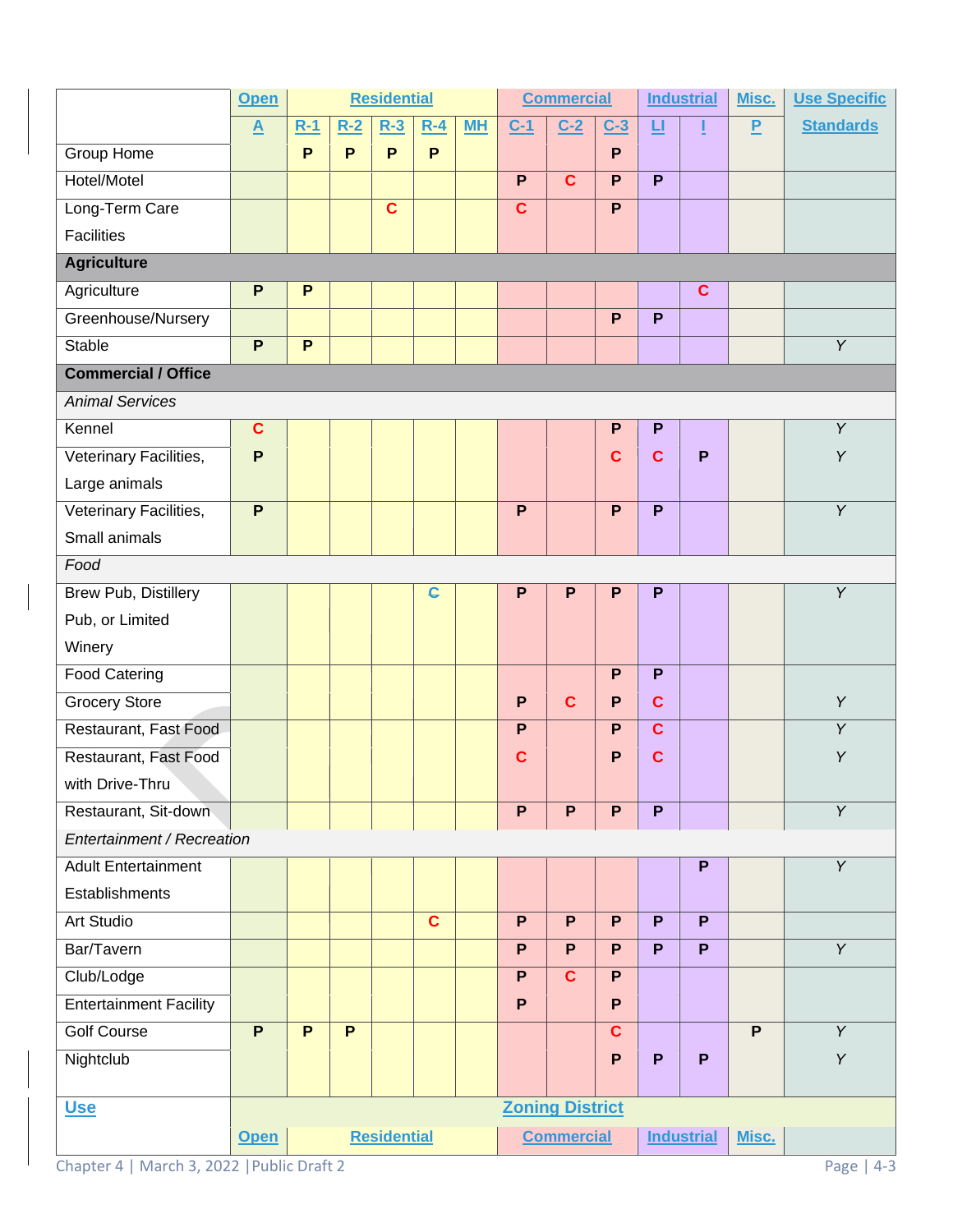|                                  | $\underline{\mathbf{A}}$ | $R-1$ | $R-2$ | $R-3$ | $R-4$        | ML | $C-1$          | $C-2$                  | $C-3$          | 旦            |   | P              | <b>Use Specific</b> |
|----------------------------------|--------------------------|-------|-------|-------|--------------|----|----------------|------------------------|----------------|--------------|---|----------------|---------------------|
|                                  |                          |       |       |       |              |    |                |                        |                |              |   |                | <b>Standards</b>    |
| Recreational                     |                          |       |       |       |              |    | $\overline{P}$ |                        | $\overline{P}$ | $\mathbf{P}$ |   | $\overline{P}$ |                     |
| Entertainment, Indoor            |                          |       |       |       |              |    |                |                        |                |              |   |                |                     |
| Recreational                     |                          |       |       |       |              |    | P              |                        | P              | P            |   |                | Y                   |
| Entertainment,                   |                          |       |       |       |              |    |                |                        |                |              |   |                |                     |
| Outdoor                          |                          |       |       |       |              |    |                |                        |                |              |   |                |                     |
| <b>Tourist Facilities</b>        |                          |       |       |       |              |    |                | P                      | P              |              |   | P              |                     |
| Retail Sales / Personal Services |                          |       |       |       |              |    |                |                        |                |              |   |                |                     |
| Building and                     |                          |       |       |       |              |    | $\mathbf c$    |                        | C              | P            | P |                |                     |
| Landscaping Materials            |                          |       |       |       |              |    |                |                        |                |              |   |                |                     |
| Supply                           |                          |       |       |       |              |    |                |                        |                |              |   |                |                     |
| <b>Child Care Center</b>         |                          |       |       |       | $\mathbf{C}$ |    | P              | P                      | P              |              |   |                |                     |
| <b>Convenience Store</b>         |                          |       |       |       |              |    | P              | P                      | P              | P            |   |                | Y                   |
| Convenience Store                |                          |       |       |       |              |    | P              |                        | P              | P            |   |                | Y                   |
| with fuel sales                  |                          |       |       |       |              |    |                |                        |                |              |   |                |                     |
| <b>Financial Institution</b>     |                          |       |       |       |              |    | P              | $\mathbf{C}$           | P              |              |   |                | Y                   |
| Health and                       |                          |       |       |       |              |    | P              | $\mathbf{C}$           | P              | P            |   |                |                     |
| Membership Club                  |                          |       |       |       |              |    |                |                        |                |              |   |                |                     |
| Pawn Shop                        |                          |       |       |       |              |    | P              | P                      | P              |              |   |                | $\overline{Y}$      |
| <b>Personal Services</b>         |                          |       |       |       | $\mathbf{C}$ |    | P              | P                      | P              | $\mathbf{C}$ |   |                |                     |
| <b>Print Shop</b>                |                          |       |       |       |              |    |                |                        | P              | P            |   |                |                     |
| <b>Retail Store</b>              |                          |       |       |       |              |    | P              | P                      | P              |              |   |                | Y                   |
| Office                           |                          |       |       |       |              |    |                |                        |                |              |   |                |                     |
| <b>Professional Office</b>       |                          |       |       |       | $\mathbf c$  |    | P              | P                      | P              | P            |   |                |                     |
| Automotive                       |                          |       |       |       |              |    |                |                        |                |              |   |                |                     |
| Car Wash                         |                          |       |       |       |              |    | $\mathsf{P}$   |                        | P              | P            |   |                | $\overline{Y}$      |
| <b>Heavy Equipment</b>           | $\mathbf c$              |       |       |       |              |    |                |                        |                |              | P |                | $\overline{Y}$      |
| Sales and Rental                 |                          |       |       |       |              |    |                |                        |                |              |   |                |                     |
| Motor Vehicle                    |                          |       |       |       |              |    |                |                        | P              | P            |   |                | Y                   |
| Dealership                       |                          |       |       |       |              |    |                |                        |                |              |   |                |                     |
| Motor Vehicle Repair,            |                          |       |       |       |              |    |                |                        |                |              | P |                | $\overline{Y}$      |
| Heavy                            |                          |       |       |       |              |    |                |                        |                |              |   |                |                     |
| Motor Vehicle Repair,            |                          |       |       |       |              |    | P              |                        | $\overline{P}$ | P            | P |                | Y                   |
| Light                            |                          |       |       |       |              |    |                |                        |                |              |   |                |                     |
| Motor Vehicle Storage            |                          |       |       |       |              |    |                |                        |                | P            | P |                |                     |
| <b>Service Station</b>           |                          |       |       |       |              |    | $\mathbf{C}$   |                        | P              | P            | P |                | Y                   |
| <u>Use</u>                       |                          |       |       |       |              |    |                | <b>Zoning District</b> |                |              |   |                |                     |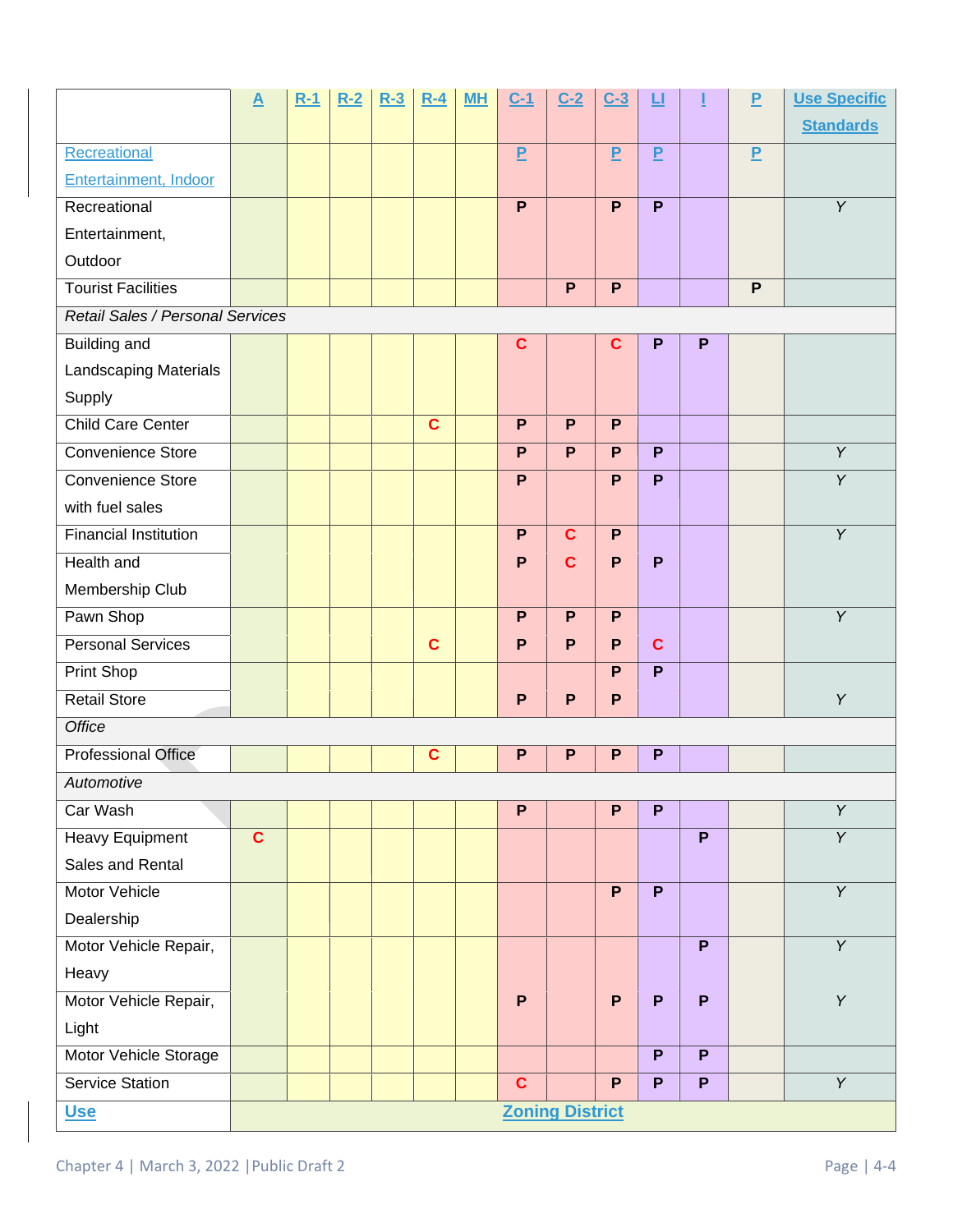|                                       | Open                     | <b>Residential</b> |       |       |       | <b>Commercial</b> |             |                        | <b>Industrial</b> |                | Misc. | <b>Use Specific</b> |                  |
|---------------------------------------|--------------------------|--------------------|-------|-------|-------|-------------------|-------------|------------------------|-------------------|----------------|-------|---------------------|------------------|
|                                       | $\overline{\mathbf{A}}$  | $R-1$              | $R-2$ | $R-3$ | $R-4$ | <b>MH</b>         | $C-1$       | $C-2$                  | $C-3$             | 旦              |       | $\overline{P}$      | <b>Standards</b> |
| Marijuana <sup>4</sup>                |                          |                    |       |       |       |                   |             |                        |                   |                |       |                     |                  |
| Medical Marijuana                     |                          |                    |       |       |       |                   |             |                        | P                 |                |       |                     | Y                |
| Store                                 |                          |                    |       |       |       |                   |             |                        |                   |                |       |                     |                  |
| Retail Marijuana Store                |                          |                    |       |       |       |                   |             |                        | $\mathsf{P}$      |                |       |                     | $\overline{Y}$   |
| <b>Industrial / Natural Resources</b> |                          |                    |       |       |       |                   |             |                        |                   |                |       |                     |                  |
| <b>Auction</b>                        | $\underline{\mathbf{C}}$ |                    |       |       |       |                   |             |                        |                   | $\overline{P}$ |       |                     |                  |
| Brewery, Distillery, or               |                          |                    |       |       |       |                   | $\mathbf c$ | $\overline{c}$         | P                 | P              | P     |                     | $\overline{Y}$   |
| Winery                                |                          |                    |       |       |       |                   |             |                        |                   |                |       |                     |                  |
| <b>Commercial Dry</b>                 |                          |                    |       |       |       |                   |             |                        |                   | $\mathbf{C}$   | P     |                     |                  |
| <b>Cleaning Facility</b>              |                          |                    |       |       |       |                   |             |                        |                   |                |       |                     |                  |
| Contractor and                        |                          |                    |       |       |       |                   |             |                        |                   | $\mathbf c$    | P     |                     | Y                |
| <b>Contractor Storage</b>             |                          |                    |       |       |       |                   |             |                        |                   |                |       |                     |                  |
| Industrial and                        |                          |                    |       |       |       |                   |             |                        |                   |                | P     |                     | $\overline{Y}$   |
| Manufacturing, Heavy                  |                          |                    |       |       |       |                   |             |                        |                   |                |       |                     |                  |
| Industrial and                        |                          |                    |       |       |       |                   |             |                        | $\mathbf{C}$      | P              | P     |                     | Y                |
| Manufacturing, Light                  |                          |                    |       |       |       |                   |             |                        |                   |                |       |                     |                  |
| Mini-Storage Facility                 |                          |                    |       |       |       |                   |             |                        | $\mathbf{C}$      | P              | P     |                     | Y                |
| Research and                          |                          |                    |       |       |       |                   |             |                        | $\mathbf{C}$      | $\mathbf{C}$   | P     |                     |                  |
| Development                           |                          |                    |       |       |       |                   |             |                        |                   |                |       |                     |                  |
| <b>Resource Extraction</b>            | $\mathbf c$              |                    |       |       |       |                   |             |                        |                   |                | P     | $\overline{c}$      | Y                |
| Wholesale                             |                          |                    |       |       |       |                   |             |                        |                   | P              | P     |                     |                  |
| Distribution,                         |                          |                    |       |       |       |                   |             |                        |                   |                |       |                     |                  |
| Warehousing, and                      |                          |                    |       |       |       |                   |             |                        |                   |                |       |                     |                  |
| Storage                               |                          |                    |       |       |       |                   |             |                        |                   |                |       |                     |                  |
| Workshop                              |                          |                    |       |       |       |                   | $\mathbf c$ | $\mathbf{C}$           | P                 | P              | P     |                     | $\overline{Y}$   |
| <b>Institutional / Civic / Public</b> |                          |                    |       |       |       |                   |             |                        |                   |                |       |                     |                  |
| <b>Death Care Services</b>            |                          |                    |       |       |       |                   |             |                        |                   |                |       |                     |                  |
| Cemetery                              | $\overline{P}$           | P                  |       |       |       |                   |             |                        |                   |                |       | $\overline{P}$      | $\overline{Y}$   |
| <b>Funeral Services</b>               |                          |                    |       |       |       |                   | $\mathbf c$ |                        | P                 | P              |       |                     | Y                |
| Education                             |                          |                    |       |       |       |                   |             |                        |                   |                |       |                     |                  |
| College                               |                          |                    |       |       |       |                   | P           | $\mathbf c$            | P                 | P              |       | $\mathsf{P}$        |                  |
| School                                |                          |                    |       |       |       |                   |             |                        |                   |                |       | $\mathsf{P}$        |                  |
| <b>Technical School</b>               |                          |                    |       |       |       |                   | P           | $\mathbf{C}$           | P                 | P              |       | $\mathsf{P}$        | Y                |
| Assembly                              |                          |                    |       |       |       |                   |             |                        |                   |                |       |                     |                  |
| <b>Use</b>                            |                          |                    |       |       |       |                   |             | <b>Zoning District</b> |                   |                |       |                     |                  |

<sup>4</sup> Rely on staff to determine the appropriate zoning district allowance.

Chapter 4 | March 3, 2022 | Public Draft 2 Page | 4-5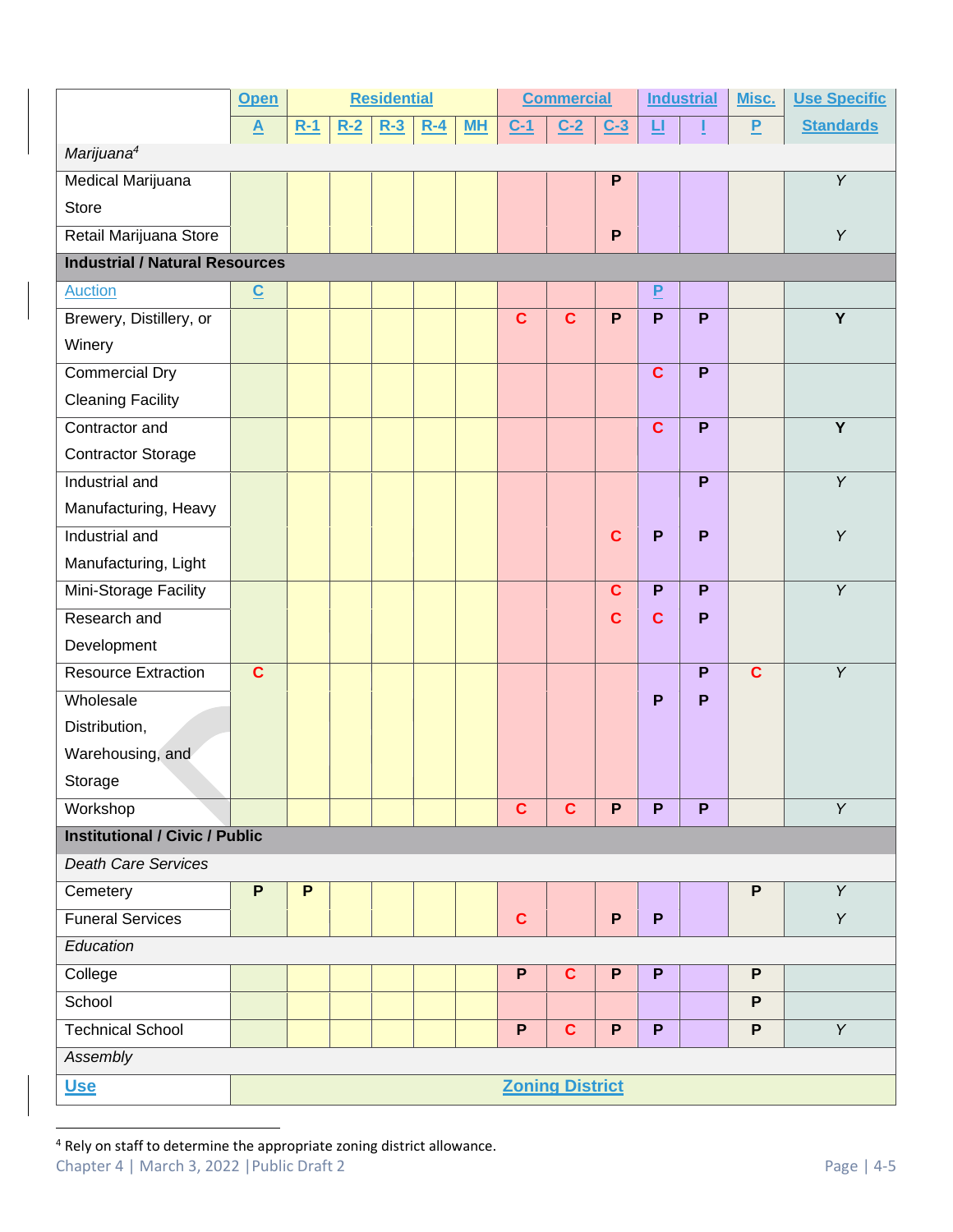|                              | <b>Open</b>              | <b>Residential</b> |                |                |              | <b>Commercial</b> |              |                | <b>Industrial</b> |                | Misc.        | <b>Use Specific</b> |                  |
|------------------------------|--------------------------|--------------------|----------------|----------------|--------------|-------------------|--------------|----------------|-------------------|----------------|--------------|---------------------|------------------|
|                              | $\underline{\mathbf{A}}$ | $R-1$              | $R-2$          | $R-3$          | $R-4$        | <b>MH</b>         | $C-1$        | $C-2$          | $C-3$             | 旦              |              | P                   | <b>Standards</b> |
| <b>Community Facility</b>    |                          | P                  | P              | P              | P            |                   | P            |                | P                 | P              |              | $\mathsf{P}$        |                  |
| Religious Land Use           | $\mathbf c$              | P                  | $\mathsf{P}$   | P              | $\mathsf{P}$ |                   | $\mathbf c$  |                | P                 | P              |              |                     |                  |
| Government / Non-Profit      |                          |                    |                |                |              |                   |              |                |                   |                |              |                     |                  |
| Civic Space                  | P                        | P                  | $\mathsf{P}$   | P              | P            |                   | ${\sf P}$    | P              | P                 | P              |              | P                   |                  |
| <b>Public Facilities</b>     | $\mathbf c$              |                    |                |                |              |                   | $\mathbf c$  | $\mathbf c$    | $\mathbf c$       | $\mathbf c$    | $\mathbf c$  | $\mathsf{P}$        |                  |
| Medical                      |                          |                    |                |                |              |                   |              |                |                   |                |              |                     |                  |
| <b>Medical Care Facility</b> |                          |                    |                |                |              |                   |              |                | $\mathsf{P}$      | P              |              |                     |                  |
| <b>Medical Office</b>        |                          |                    |                |                |              |                   | $\mathsf{P}$ | $\mathbf c$    | $\mathsf{P}$      |                |              |                     | Y                |
| <b>Infrastructure</b>        |                          |                    |                |                |              |                   |              |                |                   |                |              |                     |                  |
| Transportation / Parking     |                          |                    |                |                |              |                   |              |                |                   |                |              |                     |                  |
| Airport                      |                          |                    |                |                |              |                   |              |                |                   |                | $\mathbf c$  | $\mathbf{C}$        | Y                |
| <b>Off-Street Parking</b>    |                          |                    |                |                |              |                   | $\mathbf c$  | P              | $\overline{c}$    | P              | P            | P                   | Y                |
| Facility                     |                          |                    |                |                |              |                   |              |                |                   |                |              |                     |                  |
| <b>Transit Facilities</b>    |                          |                    |                |                |              |                   |              |                | P                 |                |              | $\mathsf{P}$        |                  |
| Communications               |                          |                    |                |                |              |                   |              |                |                   |                |              |                     |                  |
| Communication                | C                        |                    |                |                |              |                   |              |                |                   | $\mathbf c$    | $\mathbf c$  | $\mathbf{C}$        | Y                |
| Facility                     |                          |                    |                |                |              |                   |              |                |                   |                |              |                     |                  |
| <b>Wireless</b>              | C                        |                    |                |                |              |                   |              |                |                   | $\mathbf c$    | $\mathbf c$  | $\mathbf{C}$        | Y                |
| Telecommunications           |                          |                    |                |                |              |                   |              |                |                   |                |              |                     |                  |
| Facility                     |                          |                    |                |                |              |                   |              |                |                   |                |              |                     |                  |
| Waste-Related                |                          |                    |                |                |              |                   |              |                |                   |                |              |                     |                  |
| <b>Recycling Facility</b>    |                          |                    |                |                |              |                   |              |                |                   |                | P            |                     |                  |
| Salvage Yard                 |                          |                    |                |                |              |                   |              |                |                   |                | C            |                     | Y                |
| <b>Solid Waste Facility</b>  |                          |                    |                |                |              |                   |              |                |                   |                | $\mathbf{C}$ | $\mathbf{C}$        | Y                |
| <b>Accessory Uses</b>        |                          |                    |                |                |              |                   |              |                |                   |                |              |                     |                  |
| <b>Accessory Building</b>    | P                        | $\mathsf{P}$       | P              | P              | P            | P                 |              |                |                   |                |              |                     | $\overline{Y}$   |
| <b>Accessory Dwelling</b>    | P                        | $\overline{P}$     | $\overline{P}$ |                | P.           |                   |              |                | $\overline{P}$    |                |              |                     | $\overline{Y}$   |
| Unit                         |                          |                    |                |                |              |                   |              |                |                   |                |              |                     |                  |
| <b>Accessory Use</b>         | P                        | $\overline{P}$     | $\overline{P}$ | $\overline{P}$ | P.           | P                 | P            | P.             | $\overline{P}$    | P              | P            | $\overline{P}$      | $\overline{Y}$   |
| Home Occupation              | P                        | $\mathsf{P}$       | P              | P              | P.           | P.                |              | P.             | P.                |                |              |                     | $\overline{Y}$   |
| Open-Air Farmers'            |                          |                    |                |                |              |                   |              | $\overline{P}$ | $\overline{P}$    | $\overline{P}$ |              |                     | $\overline{Y}$   |
| <b>Market</b>                |                          |                    |                |                |              |                   |              |                |                   |                |              |                     |                  |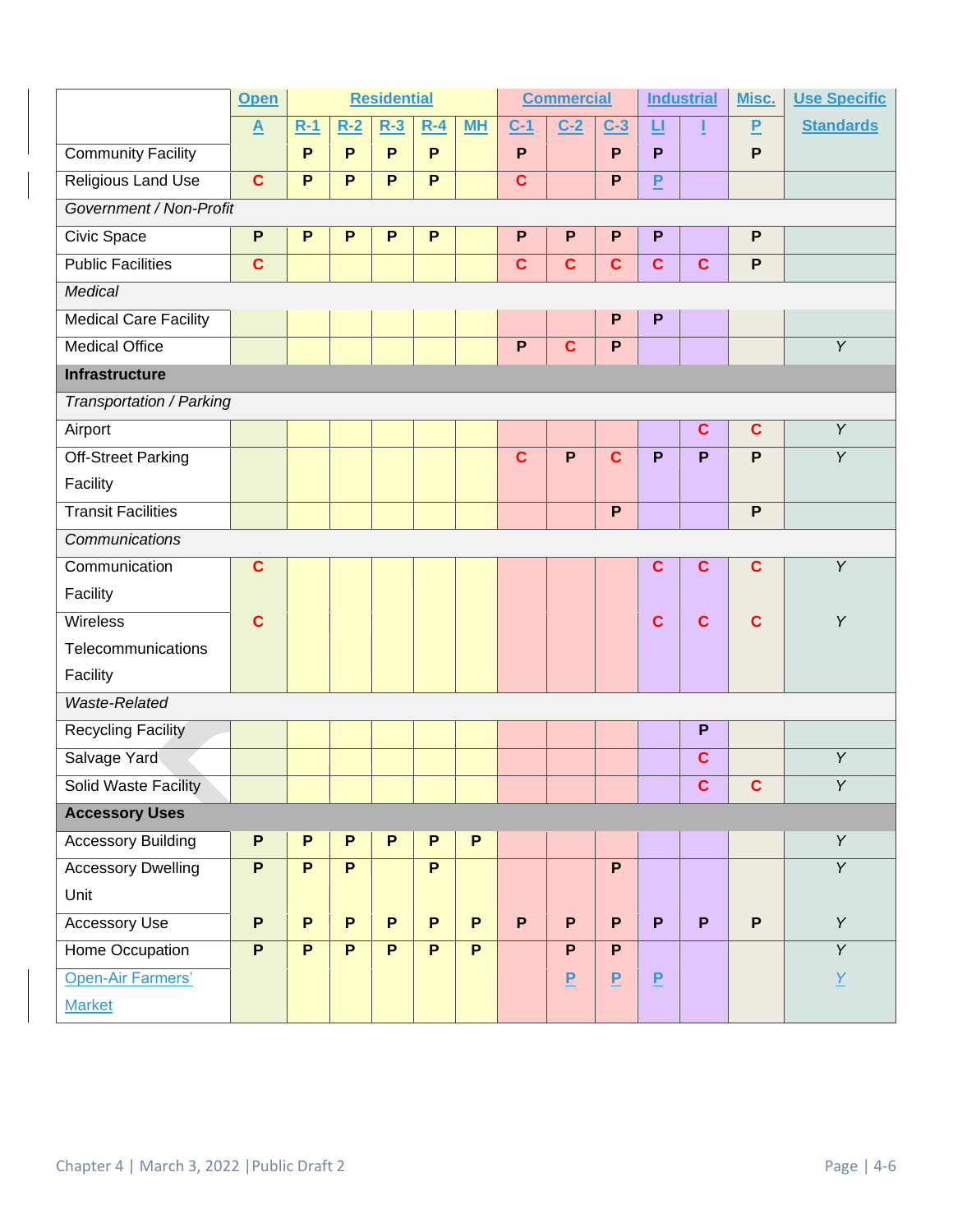# **4.03 Use Specific Standards<sup>5</sup>**

- 4.03.1 Adult Entertainment Establishments<sup>6</sup>.
	- A. Operation. It shall be unlawful to operate or cause to be operated a sexually oriented business in violation of any of the following restrictions:
		- 1. Zoning district. Sexually oriented businesses are only allowed in the Industrial District if approved as a conditional use.
		- 2. Distance restriction. It is unlawful to operate or cause to be operated a sexually oriented business within seven hundred fifty (750) feet, measured in a straight line, without regard to intervening structures, objects or Town limits, from the closest exterior wall of the structure in which the sexually oriented business is located to the property line of any of the following:
			- a. A religious land use;
			- b. A use approved for residential purposes;
			- c. A school or licensed child care facility; or
			- d. A park, recreational center, or community center.
		- 3. Single building restriction. No sexually oriented business shall be operated in the same building, structure or portion thereof as any other sexually oriented business.
		- 4. Discontinued operations. A sexually oriented business lawfully operating is not rendered a nonconforming use by the subsequent location of any use outlined in Paragraph (1) above; however, if the sexually oriented business ceases operation for a period of sixty (60) days or more regardless of any intent to resume operation, it may not recommence operation in that location. (Ord. 4-2005 §1; Ord. 11-2007 §1)
	- B. Definitions. The following definitions shall apply to this Article.
		- 1. *Adult bookstore, adult novelty store or adult video store* means a commercial establishment which devotes a significant or substantial portion of its stock-in-trade, advertising, floor space, shelf space or storage space to, or receives a significant or substantial portion of its revenues from, any one (1) or more of the following:
			- a. The sale, rental or viewing (for any form of consideration) of books, magazines, periodicals or other printed matter, or photographs, films, motion pictures, video cassettes, slides or other visual representations which are characterized by an emphasis upon the depiction, description, display or exhibition of specified sexual activities or specified anatomical areas; or

<sup>&</sup>lt;sup>5</sup> Some Use Specific Standards may change within the next few months as changes in the use table are revised by the staff, stakeholders and the public.

 $6$  Carried forward existing regulations. We will review and flesh these uses in the ensuing weeks.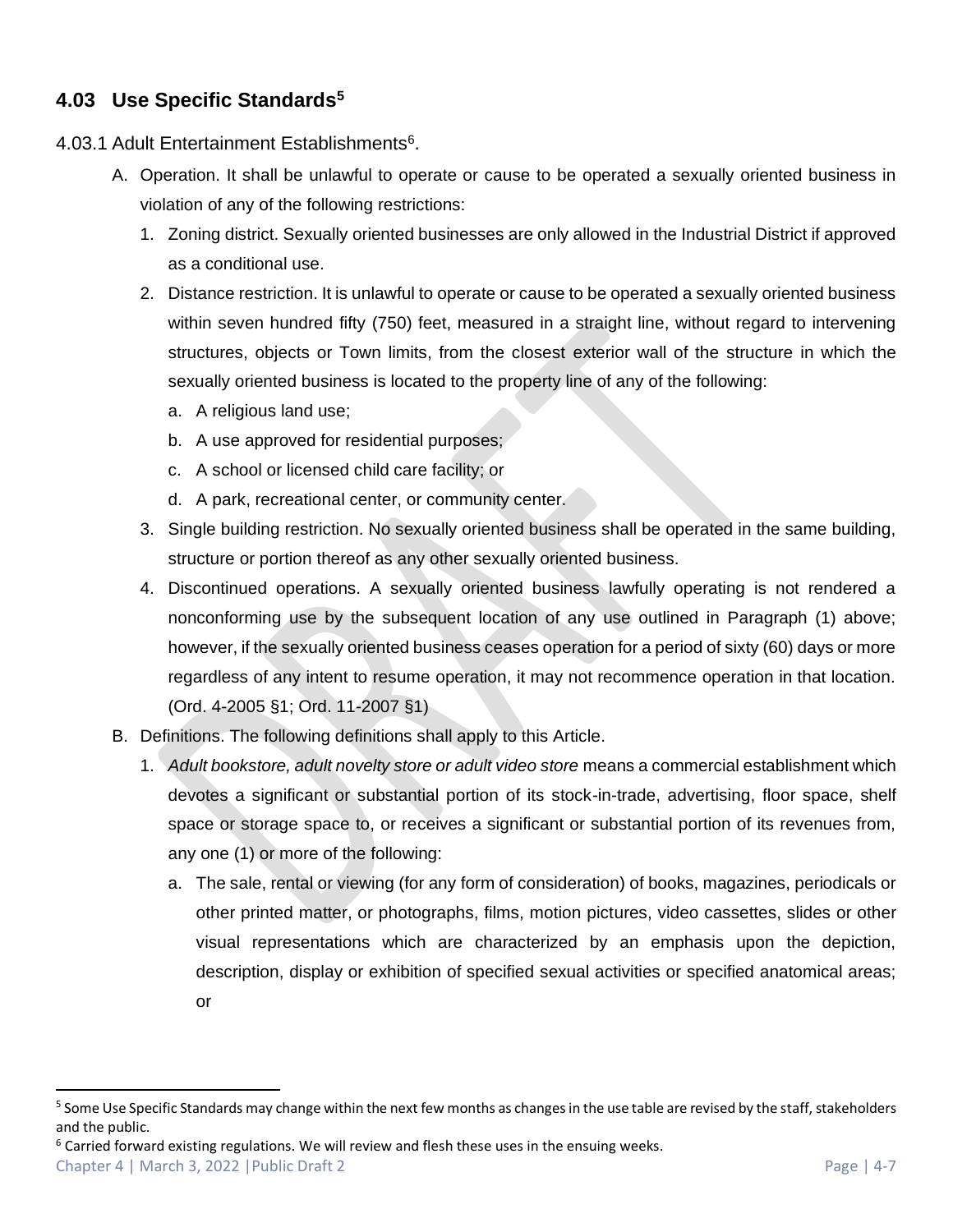- b. The sale or rental of instruments, devices or paraphernalia which are designed for use in connection with, or marketed primarily for engaging in, specified sexual activities, excluding condoms and other medically recognized birth control devices and disease-prevention products.
- 2. *Child care facility* means any facility, by whatever name known, licensed by the State and maintained for compensation, for the whole or any part of a day, for the care of five (5) or more children under the age of sixteen (16) years who are not related to the owner, operator or manager thereof.
- 3. *Community center* means a building or other structure which is Town-owned or used by the Town that provides services to the community and is open to the general public.
- 4. *Park* means a park, reservation, playground, recreation area, bikeway, trail, greenbelt or other area in the Town owned or used by the Town or landowner's association and devoted to use as a park, reservation, playground, recreation area, bikeway, trail, greenbelt for members of that association and devoted to active or passive recreation, including developed and undeveloped land.
- 5. *Residential property* means any area subdivided and approved by the Town for residential land use or any property or lot devoted to full-time residential use.
- 6. *School* means a facility that provides a curriculum of elementary and secondary academic instruction, including kindergartens, elementary schools, junior high schools and high schools.
- 7. *Sexually oriented business* or *adult entertainment establishment* means:
	- a. Any business where individuals appear in a state in such a manner as to intentionally display specified anatomical areas or which encourages specified sexual activities, whether as the primary, or principal, use of the premises or whether as a secondary, or incidental or accessory, use of the premises for the purpose of entertaining the patrons of such establishments (but not including performances in which persons appear in a state of nudity and which, taken as a whole, contain serious literary, artistic, political or scientific value).
	- b. An adult bookstore, adult novelty store or adult video store.
- 8. *Specified anatomical areas* means:
	- a. Less than completely and opaquely covered human genitals, pubic region, buttocks, anus or female breasts below a point immediately above the areolae; or
	- b. Human male genitals in a discernibly turgid state, even if completely and opaquely covered.
- 9. *Specified sexual activities* means:
	- a. Human genitals in a state of sexual stimulation, tumescence or arousal;
	- b. Acts, actual or simulated, of human masturbation, sexual intercourse, oral copulation, bestiality or sodomy;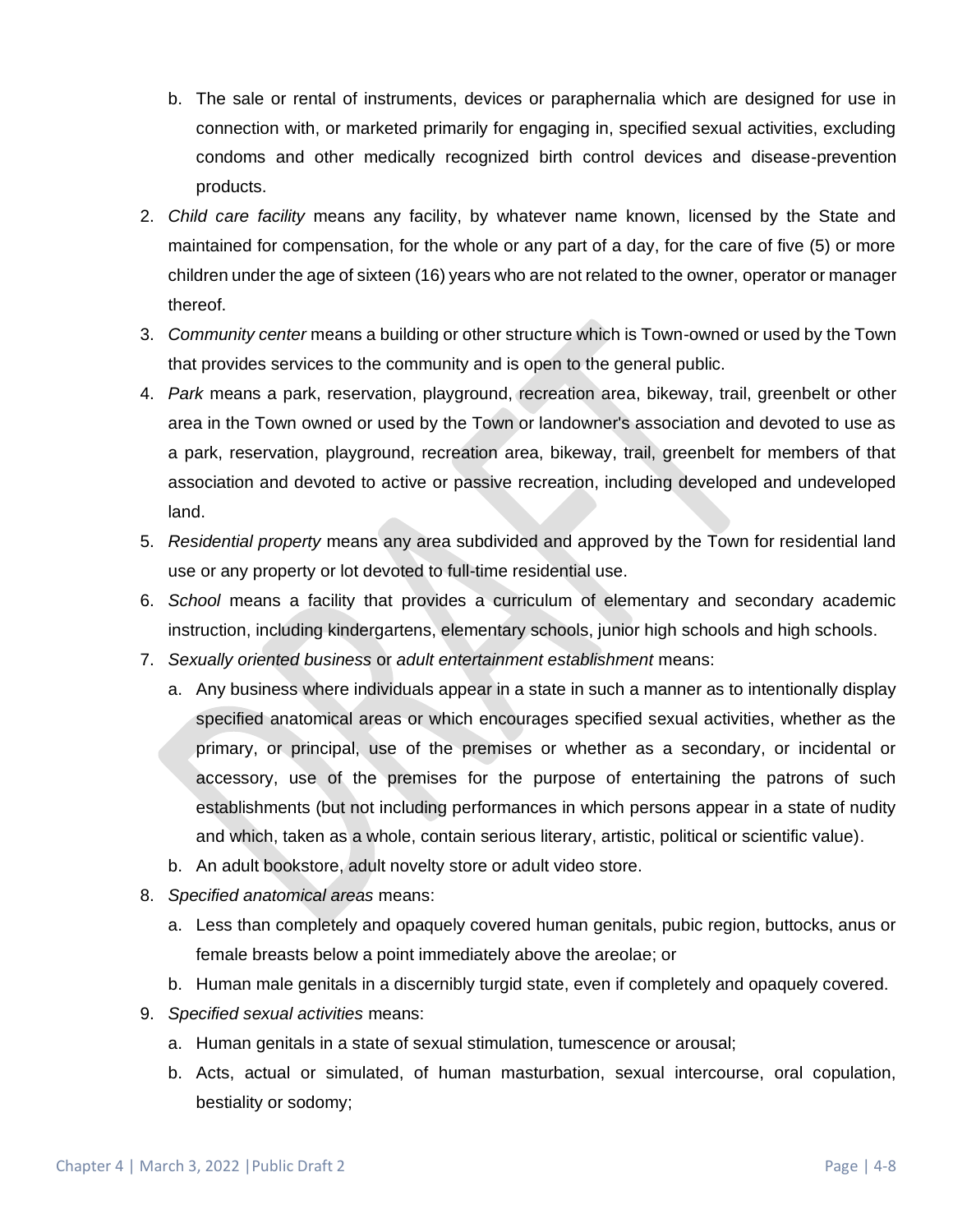- c. Fondling or other erotic touching of human genitals, pubic region, buttocks, anus or female breast;
- d. Flagellation, mutilation, sadism, sadomasochism or torture for purposes of sexual arousal, gratification or abuse; and
- e. Excretory functions as part of or in connection with any of the activities set forth in Subparagraphs a through d of this definition. (Ord. 4-2005 §1; Ord. 11-2007 §1)
- C. Hours of Operation. Sexually oriented businesses may only operate from the hours of 7:00 a.m. to 12:00 a.m. each day. Businesses falling within the definition of a sexually oriented business may be open for such additional hours as their owners in their discretion desire, provided that no activities carried on by a sexually oriented business may be available during such additional hours, that is other lawful activity not involving sexually oriented businesses may freely occur. (Ord. 4-2005 §1; Ord. 11- 2007 §1)
- D. Premises. Sexually oriented businesses shall only conduct or offer sexually oriented business activities indoors (within an enclosed structure), and no sexually oriented business may permit or cause any sexually oriented business activity from outside the structure in which it is enclosed. (Ord. 4-2005 §1; Ord. 11-2007 §1)
- E. Age Limits. No one under eighteen (18) years of age shall be admitted to or be present in any adult entertainment establishment from the hours of 7:00 a.m. to 12:00 a.m. on any day. This minimum age limitation also applies to any employees, agents, servants or independent contractors working on the premises. Notice of this minimum age limitation shall be posted prominently outside all entrances to any adult entertainment establishment. (Ord. 4-2005 §1; Ord. 11-2007 §1)
- F. Signage and Exterior.
	- 1. In addition to the other requirements of this Code or the Land Use Code, it shall be unlawful for the owner or operator of any sexually oriented business or any other person to erect, construct or maintain any sign for the sexually oriented business other than one (1) primary sign and one (1) secondary sign, as provided herein.
	- 2. Primary signs shall have no more than two (2) display surfaces. Each such display surface shall:
		- a. Be a flat plane, rectangular in shape;
		- b. Not exceed seventy-five (75) square feet in area; and
		- c. Not exceed ten (10) feet in height or ten (10) feet in length. (Ord. 4-2005 §1; Ord. 11-2007 §1)
	- 3. No rope lights, neon lights, flashing lights, search lights are part of the exterior.

### 4.03.2 Airport.

- A. An Airport shall have a twenty (20) acre minimum property size for the overall site, and buildings and structures directly related to aircraft operations, storage, and/or passenger processing.
- B. The Airport shall comply with all Federal Aviation Administration regulations including but not limited to runway design, noise standards, and height limitations.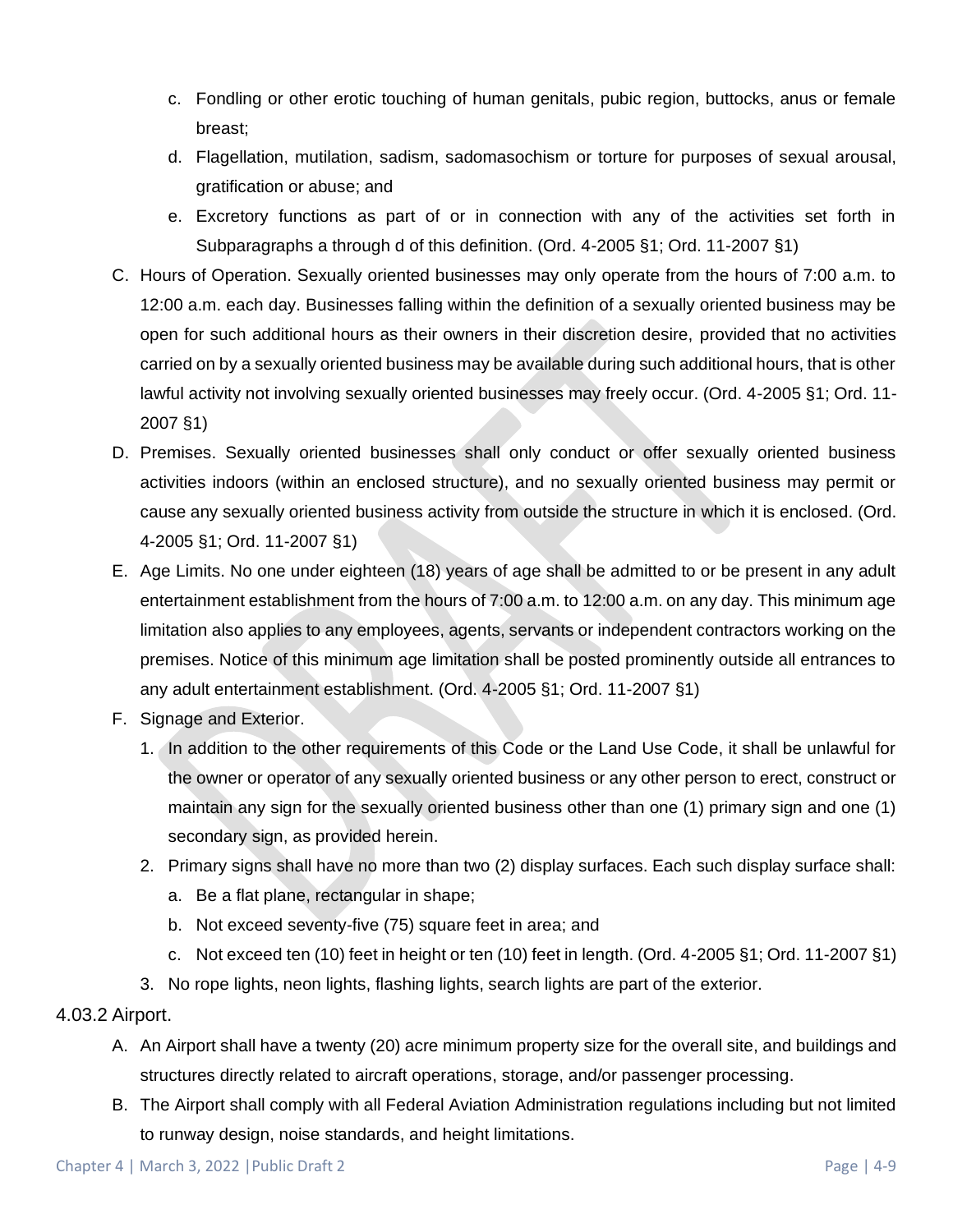4.03.3 Bar/Tavern.

- A. No Bar/Tavern shall be located within five hundred (500) feet of any residential district or use.
- B. 4.03.3.A does not apply to any Bar/Tavern located in C-2 Zone.

## 4.03.4 Bed and Breakfast.

- A. The owner shall always occupy and manage any Bed and Breakfast.
- B. The maximum number of rented bedrooms is five (5).
- C. The maximum length of stay for any guest is fourteen (14) consecutive days in any one calendar month.
- D. The Bed and Breakfast owner is responsible for the collection of all applicable Town and County taxes.
- E. Only breakfast may be served on the premises only for Bed and Breakfast guests and employees.
- F. No other meals shall be provided for guests on the premises.
- G. Guestrooms shall not be equipped with cooking facilities including, but not limited to, stoves, hot plates, or microwave ovens.
- H. No Bed and Breakfast shall be located within one thousand (1,000) feet of any other Bed and Breakfast.

4.03.5 Brewery, Distillery, or Winery.

- A. No Brewery, Distillery, or Winery shall be located within five hundred (500) feet of any residential district.
- B. A Brewery, Distillery, or Winery shall have a five (5) acre minimum parcel size.
- C. A Brewery, Distillery, or Winery includes on-site consumption as a primary or secondary use, which includes a minimum of twenty-five percent (25%) of the gross floor area.
- D. A Brewery, Distillery, or Winery may include other secondary uses like retail sales or outdoor events.
- E. A Brewery, Distillery, or Winery is limited to three hundred (300) guests.
- F. Outdoor events associated within a Brewery, Distillery, or Winery's operations are limited to Sunday through Thursday 11 am to 8 pm, and Friday through Saturday 10 am to 11 pm.
- G. All Breweries, Distilleries, or Wineries shall utilize best management practices and available technology to minimize potential adverse odors associated with the use.
- H. All waste shall be managed, treated, stored, and/or disposed of in accordance with Local, County, State, and Federal rules, regulations, and ordinances pertaining to waste.

4.03.6 Boarding and Rooming House.

- A. No more than ten (10) occupants (including any resident staff and family) shall occupy any boarding house at one time.
- B. The maximum length of stay for any guest is fourteen (14) consecutive days in any one calendar month.
- C. No meals shall be provided for guests on the premises.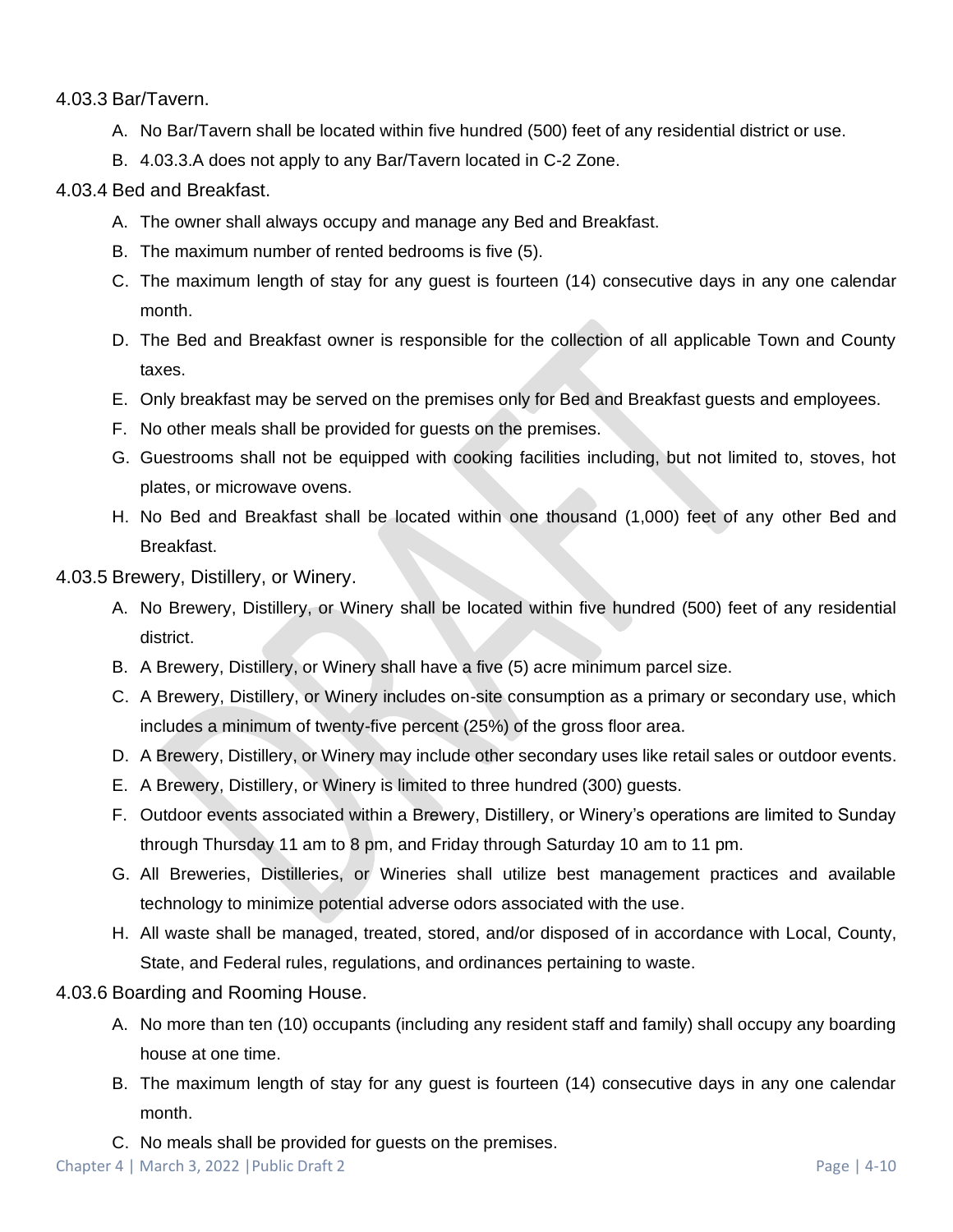- D. No Boarding and Rooming House shall be located within one thousand (1,000) feet of any other Boarding and Rooming House.
- 4.03.7 Brew Pub, Distillery Pub, Limited Winery.
	- A. No Brew Pub, Distillery Pub, or Limited Winery shall be located within two hundred fifty (250) feet of any residential district or use.
	- B. 4.03.7.A does not apply to any Brew Pub, Distillery Pub, or Limited Winery located in C-2 Zone.
	- C. No Brew Pub, Distillery Pub, or Limited Winery shall be located within five hundred (500) feet of any other Brew Pub, Distillery Pub, or Limited Winery.
	- D. Overhead doors servicing trucks for loading and unloading materials shall not face streets unless they are set back at least one hundred (100) feet from the street.
	- E. Service trucks for the purpose of loading and unloading materials and equipment or removing wastes shall be restricted to the hours between 8:00 AM and 8:00 PM.
	- F. No outdoor storage is permitted, including parking and storage of vehicles associated with the business.
- 4.03.8 Building and Landscaping Materials Supply.
	- A. C-1 and C-3 Zones.
		- 1. No Building and Landscaping Materials Supply shall be located within five hundred (500) feet of any residential use or district.
		- 2. Outdoor display, storage, sales, or rental of building and landscaping materials shall be screened.
		- 3. Screening for outdoor display, sales, or rental of building and landscaping materials shall be constructed from concrete or masonry and be at least six (6) feet tall.
		- 4. No screening wall shall exceed ten (10) feet tall.
		- 5. Only outdoor storage may exceed the ten (10) foot screening height requirement. Screening for storage may be constructed from concrete, masonry, or an approved alternative by the Director.
		- 6. In no instance shall any outdoor display, storage, sales, or rental of building and landscaping materials be stacked higher than the required concrete or masonry screening wall.

7. No materials for sale shall be displayed between the principal structure and the front property line. 4.03.9 Car Wash.

- - A. No Car Wash shall be located within two hundred fifty (250) feet of any residential use or district.
	- B. A Car Wash shall not be open for business between the hours of 10:00 PM and 7:00 AM.
- <span id="page-10-0"></span>4.03.10 Cemetery.
	- A. A Cemetery shall have a two (2) acre minimum property size.
	- B. No structure, excluding fences or walls, shall be located within one hundred (100) feet from any residential use.
	- C. Graves and monuments shall set back at least twenty feet (20) from any property line.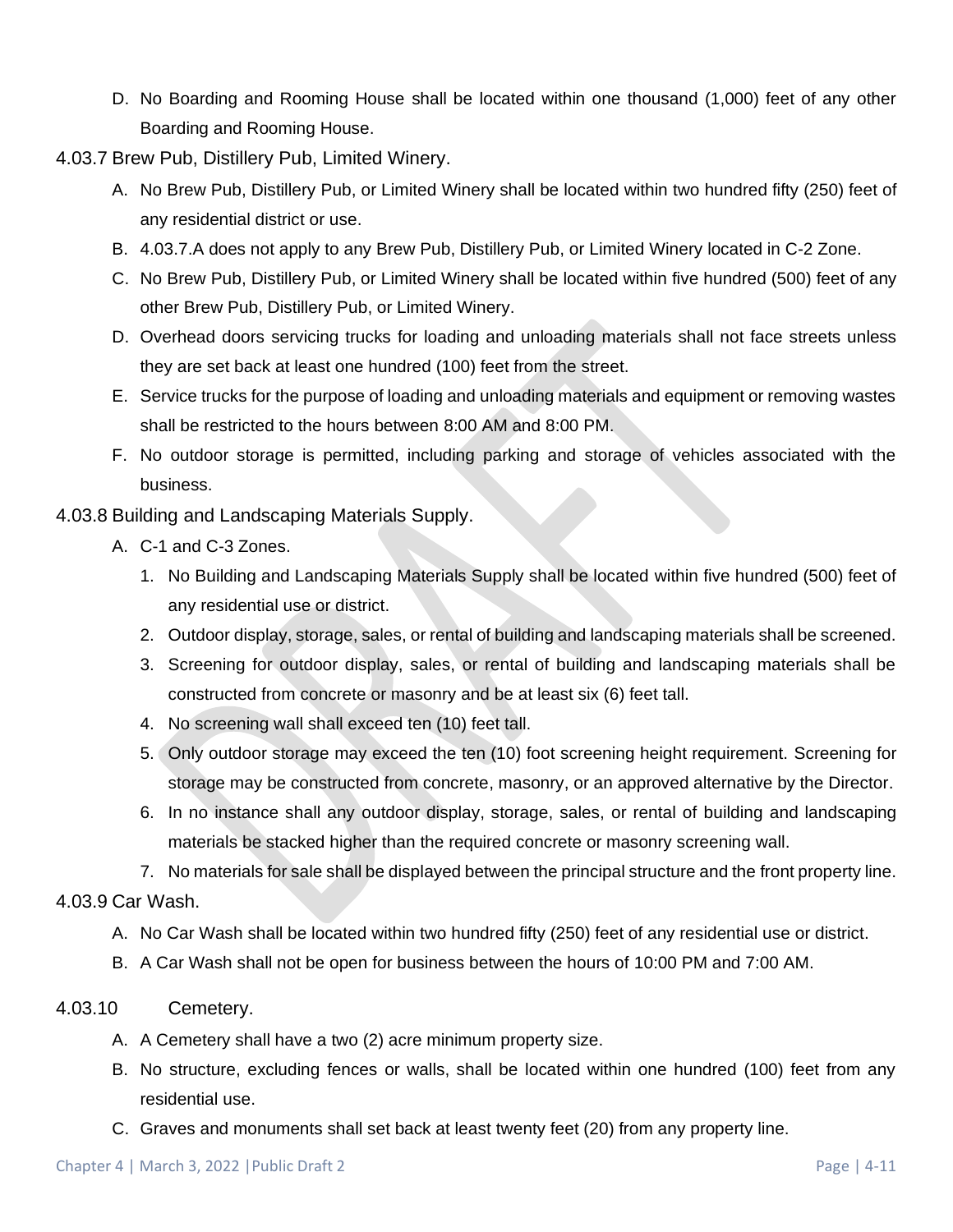D. All cemeteries shall be platted according to **Chapter 6, Subdivision**.

## 4.03.11 Communication Facility.

- A. Communication facilities shall meet any requirements prescribed in 4.03.55.
- B. Communication facilities shall be located at least one thousand (1,000) feet from any residential use.

## 4.03.12 Contractor and Contractor Storage.

- A. All outdoor storage areas shall be located at least one hundred (100) feet from any property line.
- B. All structures shall be located at least fifty (50) feet from any property line.
- C. The minimum property size for a Contractor and Contractor Storage shall be two (2) acres.
- D. Outdoor storage areas shall be screened and comply with Chapter 4.04.5[.D.](#page-33-0)
- E. Maintenance of vehicles or machinery shall be incidental to the Contractor and Contractor Storage and the incidental use shall only include minor repair.
- F. Office space shall be incidental to the Contractor and Contractor Storage and shall comply with Chapter 4.04.5[.C.](#page-32-0)
- G. No retail sales associated with a Contractor and Contractor Storage may occur on the property unless retail sales are approved with a different use that allows retail sales.
- H. No on street parking of vehicles or equipment associated with the use is allowed.
- I. Hours of operation are limited between the hours of 7:00 AM and nine 9:00 PM.

# 4.03.13 Convenience Store.

- A. C-1 and C-2 Zones.
	- 1. No Convenience Store shall be located within one hundred (100) feet of any residential use or district.
	- 2. No Convenience Store shall exceed two thousand (2,000) square feet in building area.
	- 3. No Convenience Store shall be located within two hundred fifty (250) feet of any other Convenience Store.
	- 4. No outdoor display is permitted.
	- 5. Drive-thrus are not permitted.
- B. C-3 and LI Zones.
	- 1. No Convenience Store shall be located within fifty (50) feet of any residential use or district.
	- 2. Drive-thrus may be allowed if the following requirements are met:
		- a. The Convenience Store is located two hundred fifty (250) feet from any residential district or use.
		- b. The Convenience Store is less than two thousand (2,000) square feet in building area.
		- c. A drive-thru lane is provided on site.
		- d. The drive-thru lane is at least ten (10) feet wide.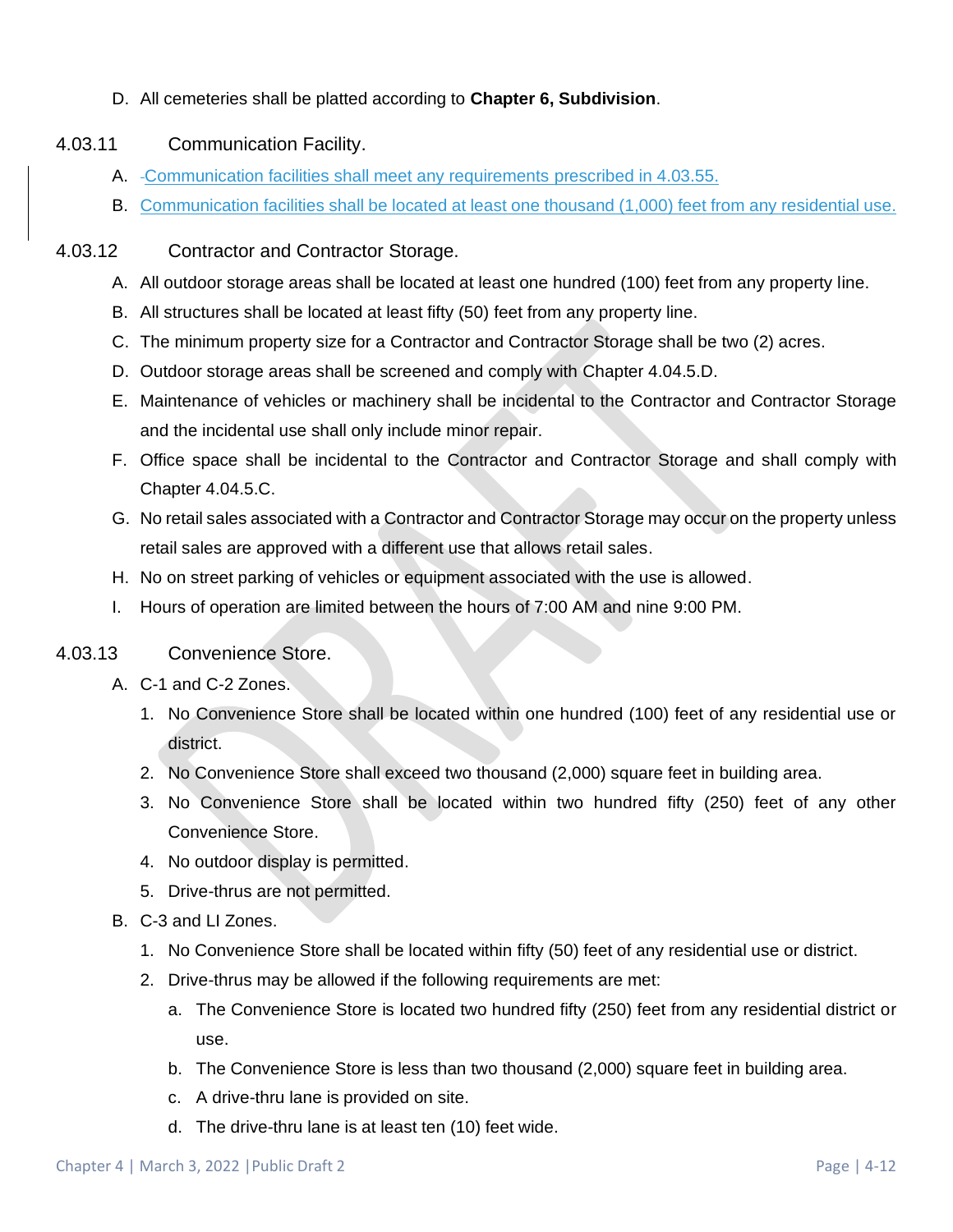- e. The drive-thru lane provides at least three (3) vehicle stacking spaces before the drive-thru window.
- f. Vehicle stacking spaces shall be ten (10) feet wide by twenty (20) feet long.
- 4.03.14 Convenience Store, with fuel sales.
	- A. All Zones.
		- 1. Convenience Store, with fuel sales shall not be located within one hundred (100) feet of any residential use or district.
		- 2. Any pump island or other structure shall be setback a minimum of twenty (20) feet from adjacent property lines or street and highway right-of-way lines.
		- 3. Overhead canopies or weather protection structures shall be setback a minimum of ten (10) feet from adjacent property lines or street and highway right-of-way lines.
		- 4. Outdoor display is only limited to ice chests, vending machines, secured propane tank storage, and firewood storage.
		- 5. Drive-thrus are not permitted.
	- B. C-1 Zone.
		- 1. No Convenience Store, with fuel sales shall exceed two thousand (2,000) square feet in building area.
		- 2. No Convenience Store, with fuel sales shall be located within two hundred fifty (250) feet of any other Convenience Store, with fuel sales.
		- 3. The total fuel pumps shall not exceed four (4).
- 4.03.15 Financial Institution.
	- A. All Zones.
		- 1. Drive-thrus/ATMs may be allowed if the following requirements are met:
			- a. The Financial Institution is located one hundred fifty (100) feet from any residential district or use.
			- b. A drive-thru/ATM lane is provided on site.
			- c. The drive-thru/ATM lane is at least ten (10) feet wide.
			- d. The drive-thru/ATM lane provides at least four (4) vehicle stacking spaces before the drivethru window/ATM.
			- e. Vehicle stacking spaces shall be ten (10) feet wide by twenty (20) feet long.
			- f. The Financial Institution shall not exceed three (3) drive-thru/ATM lanes.
	- B. C-2 Zone.
		- 1. No Financial Institution shall exceed two thousand (2,000) square feet in building area.
		- 2. No Financial Institution shall be located within two hundred fifty (250) feet of any other Financial Institution.
		- 3. Drive-thrus are not permitted.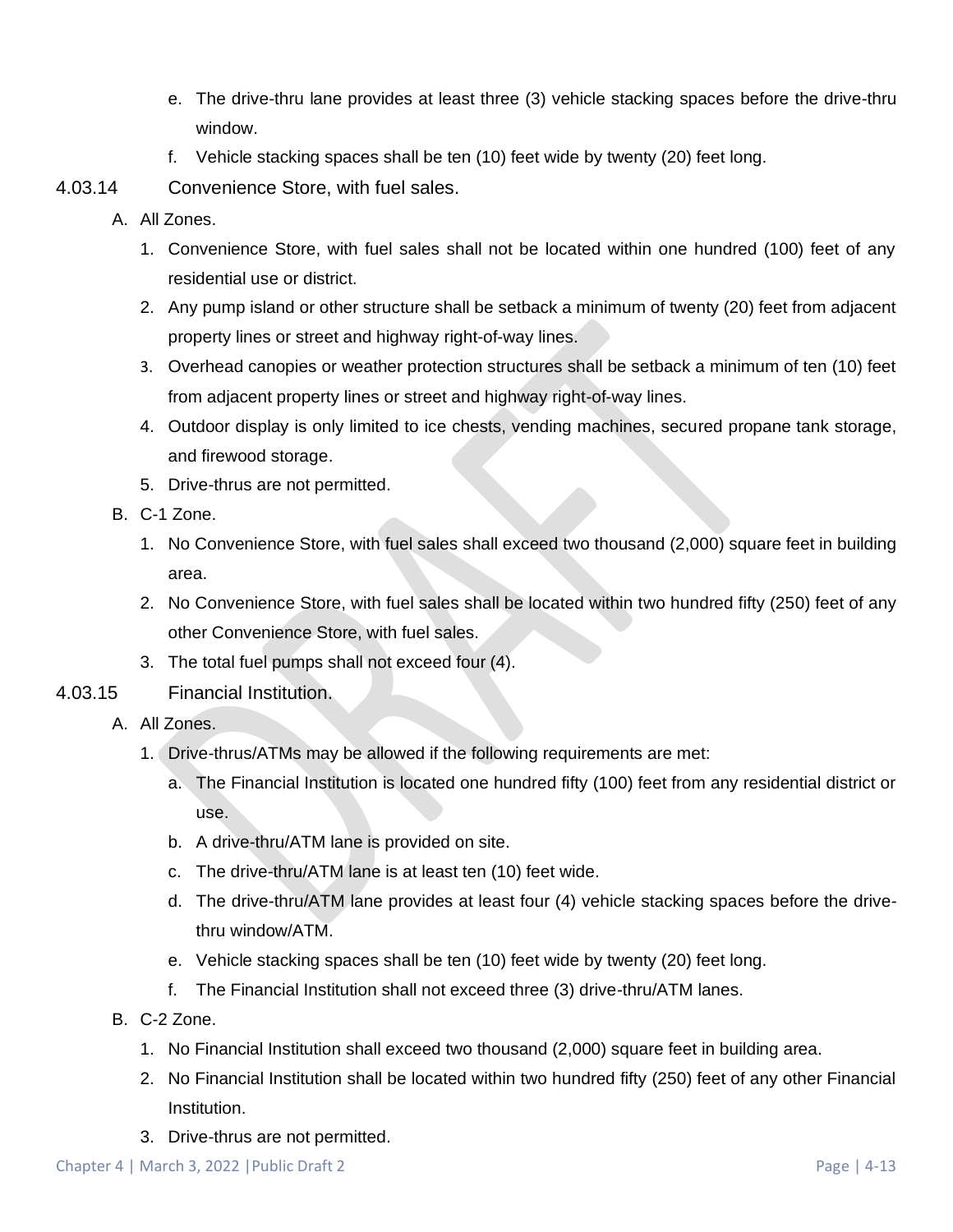#### 4.03.16 Funeral Services.

- A. Funeral Services including a Cemetery shall follow the requirements established in Chapter [4.03.10.](#page-10-0)
- B. Funeral Services shall be located at least five hundred (500) feet from any residential district or use.
- C. Funeral Services including cremation or embalming shall follow the additional requirements below.
	- 1. Prior to the issuance of a certificate of occupancy, the Funeral Services operator shall provide documentation of the issuance of all applicable federal, state, and local permits and provide all the equipment manufacturers' specifications for construction, installation, operation, and maintenance.
	- 2. Funeral Services shall be constructed, installed, operated, and maintained in accordance with all manufacturers' specifications and all applicable federal, state, and local permits. Town inspectors shall have the right to enter and inspect the operations to determine compliance with this provision.
	- 3. Each incinerator shall have a modern automated control panel and a dedicated natural gas meter.
	- 4. The height of the exhaust stack shall be a minimum of two (2) feet above the roof line or other nearby obstruction to minimized downdrafts of the exhaust.
- 4.03.17 Golf Course.
	- A. The designed centerline of each hole shall be a minimum of one hundred (100) feet from adjacent property boundaries to reduce the potential of golf balls exiting the subject property.
	- B. Appropriate controls, like netting, shall be installed to prevent golf balls from exiting the subject property.
	- C. Total lot coverage with principal and accessory buildings shall not exceed twenty five percent (25%).
	- D. Residential uses on the subject property are prohibited.
	- E. No principal or accessory building, swimming pool, or tennis court shall set back less than (50) feet from any property line.
	- F. All exterior lighting for the purposes of illuminating the golf course or any accessory use shall terminate at 10:00 PM. Lighting for walls, security measures, sconces, and parking facilities are excluded from this requirement.

### 4.03.18 Grocery Store.

A. C-1 Zone.

- 1. Any Grocery Store exceeding 15,000 square feet shall require a Conditional Use Permit.
- B. C-2 Zone.
	- 1. Any Grocery Store exceeding 10,000 square feet shall require a Conditional Use Permit and meet the following standards.
		- a. No drive-thrus are permitted.
		- b. No Grocery Store shall be located within five hundred (500) feet of any other Grocery Store.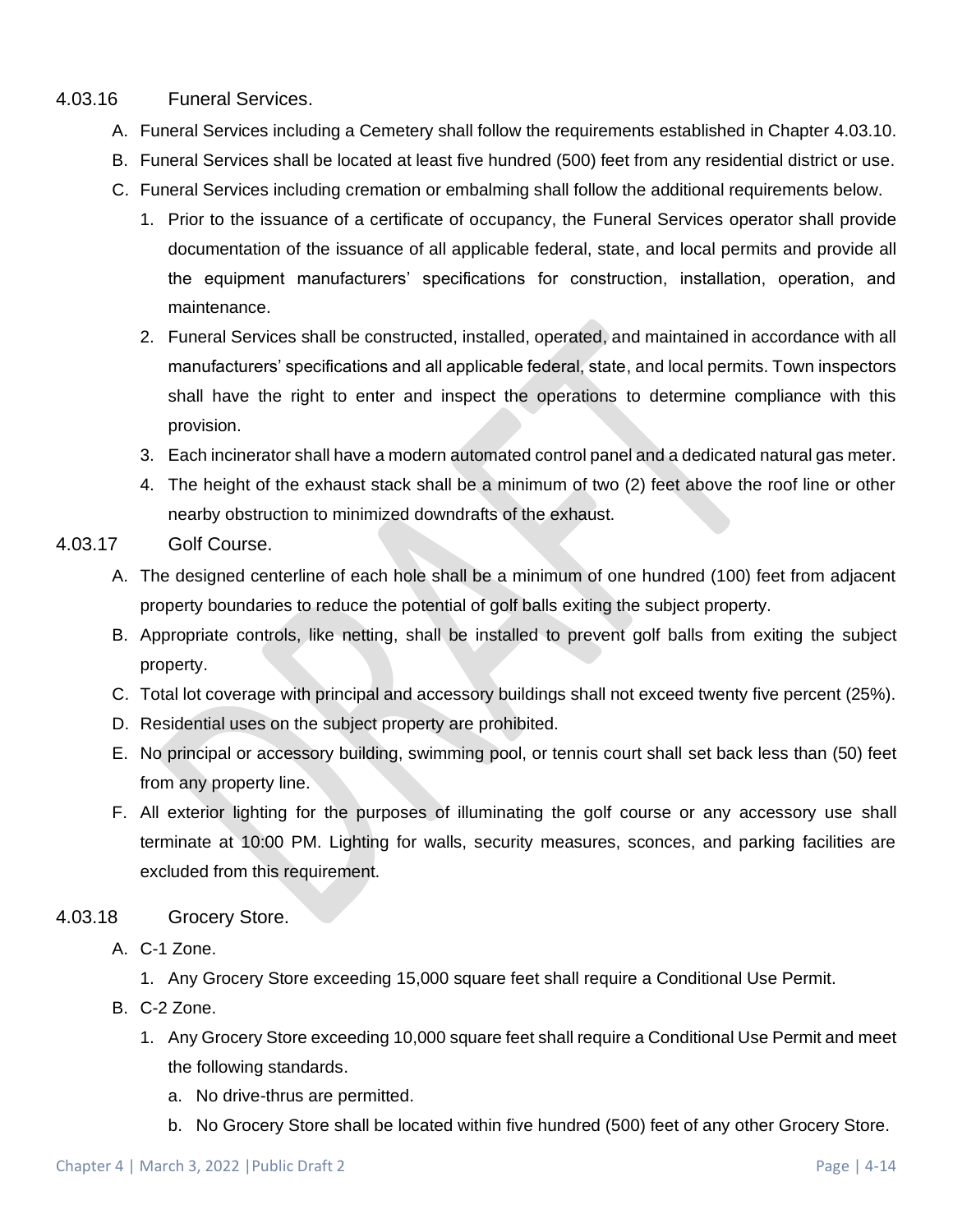- C. C-3 and LI Zones.
	- 1. Any Grocery Store exceeding 25,000 square feet shall require a Conditional Use Permit.
- 4.03.19 Heavy Equipment Sales and Rental.
	- A. No Heavy Equipment Sales and Rental use shall be located within one thousand (1,000) feet of any residential use or district.
	- B. Outdoor display, storage, sales, or rental of heavy equipment shall be screened.
	- C. Screening for heavy equipment shall be constructed from concrete or masonry and be at least six (6) feet tall.
	- D. No screening wall shall exceed twelve (12) feet tall.
	- E. No outdoor display, storage, sales, or rental of heavy equipment shall be taller than the required concrete or masonry screening wall unless located in the rear of the site. If located in the rear, outdoor display, storage, sales, or rental of heavy equipment shall not exceed twenty (20) feet tall.
	- F. No materials for sale shall be displayed between the principal structure and the front property line.
- 4.03.20 Home Occupation.
	- A. A Home Occupation shall meet the following requirements.
		- 1. The use shall be conducted entirely within a dwelling and carried on by the inhabitants of the dwelling. Except for daycare businesses which shall be allowed to commence operations as of 6:00 a.m. the hours of operation during which clients or customers are allowed to come to the home in connection with the business activity are limited to between 8:00 AM and 9:00 PM.
		- 2. The use shall be clearly incidental and secondary to the use of the dwelling and shall not change the dwelling's character.
		- 3. The total area used for a Home Occupation shall not exceed one-half (½) the floor area of the user's dwelling unit.
		- 4. There shall be only the incidental sale of stocks, supplies or products conducted on the premises.
		- 5. There shall be no exterior storage on the premises of material or equipment used as a part of the Home Occupation.
		- 6. There shall be no offensive noise, vibration, smoke, dust, odors, heat, or glare noticeable at or beyond the property line.
		- 7. A Home Occupation shall provide additional off-street parking areas adequate to accommodate all needs created by the Home Occupation.
	- B. A Home Occupation shall not include the following:
		- 1. Animal hospital;
		- 2. Long-term care facility;
		- 3. Restaurant;
		- 4. Bed and breakfast;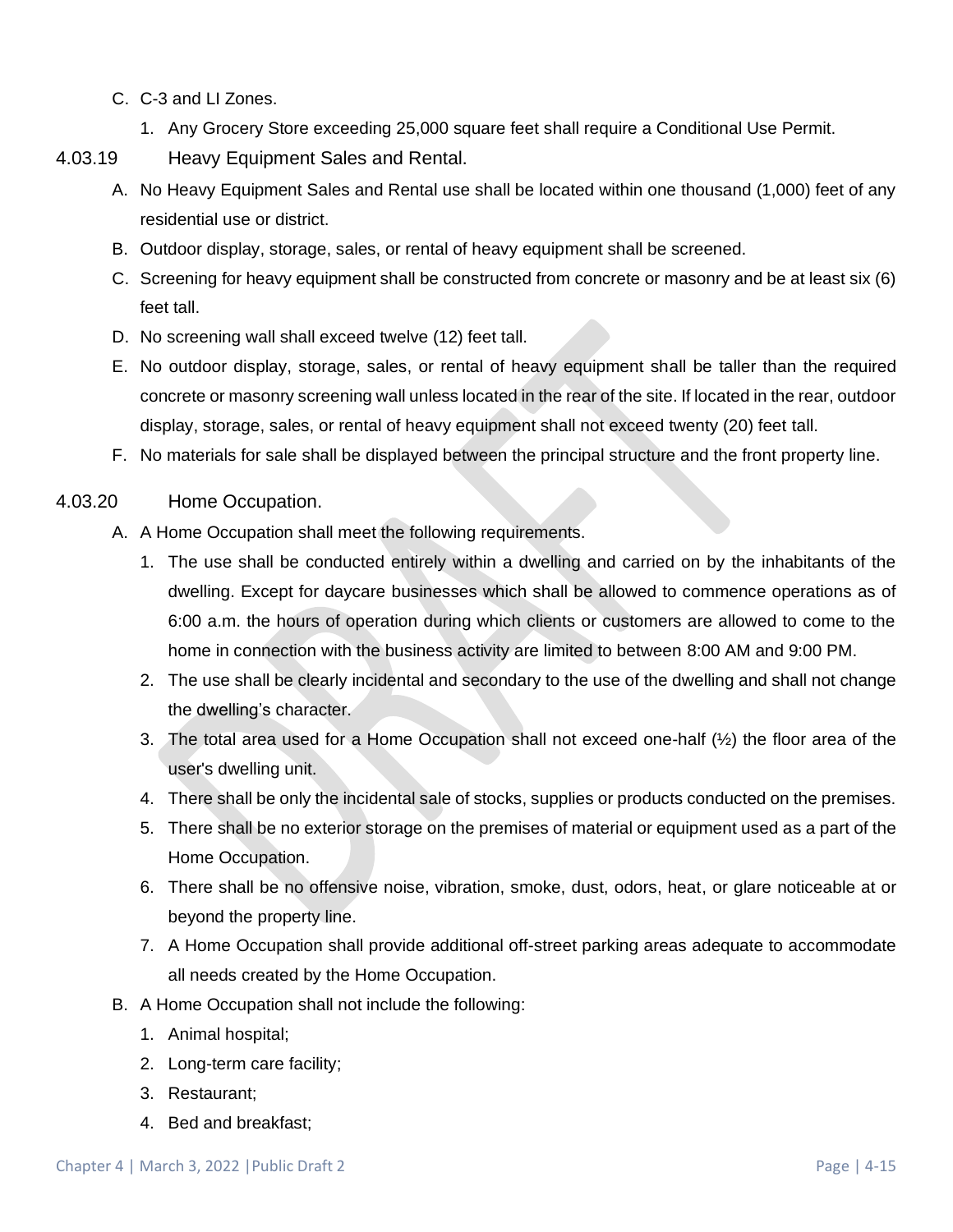- 5. Group home;
- 6. Pawn shop;
- 7. Adult-oriented use; or
- 8. Vehicle repair, servicing, detailing or towing if vehicles are:
	- a. Dispatched from the premises;
	- b. Are brought to the premises; or
	- c. Are parked or stored on the premises or on an adjacent street.
- C. Licensing.
	- 1. A Home Occupation shall be permitted only after the owner or inhabitant of the dwelling in which the occupation is conducted has obtained a home occupation license and business license from the Town.
	- 2. The license fee shall be an amount established by resolution by the Board of Trustees to offset the Town's cost.
	- 3. At the time ownership of the property is transferred, or the Home Occupation is discontinued for a period of six (6) months or more, the home occupation license terminates.
	- 4. Following termination, the license may be issued again upon the submission and review of a new application and the payment of an additional fee.
	- 5. If the Town is investigating a violation of this Land Use Code with respect to the particular home occupation at the time the renewal application is made, the license will not be reissued until the investigation is completed and, if necessary, all violations have been corrected.
	- 6. The term of the previous license shall continue during the period of investigation.
- 4.03.21 Hotel/Motel.
	- A. C-1 Zone.
		- 1. A Hotel/Motel shall be located at least two hundred fifty (250) feet from any residential district or use.
		- 2. A Hotel/Motel is restricted to one story.
		- 3. A Hotel/Motel shall not exceed 15,000 square feet.
- 4.03.22 Any Hotel/Motel exceeding 15,000 square feet requires a Conditional Use Permit. Industrial and Manufacturing, Heavy.
	- A. An Industrial and Manufacturing, Heavy use shall be located at least one thousand (1,000) feet from any residential district or use.
	- B. Any Industrial and Manufacturing, Heavy use producing and curating toxic chemicals or conducting animal slaughtering shall be located at least:
		- 1. Two thousand six hundred forty (2,640) feet from any residential district, religious land use, medical care facility, or school.
		- 2. One thousand three hundred twenty (1,320) feet from any commercial use.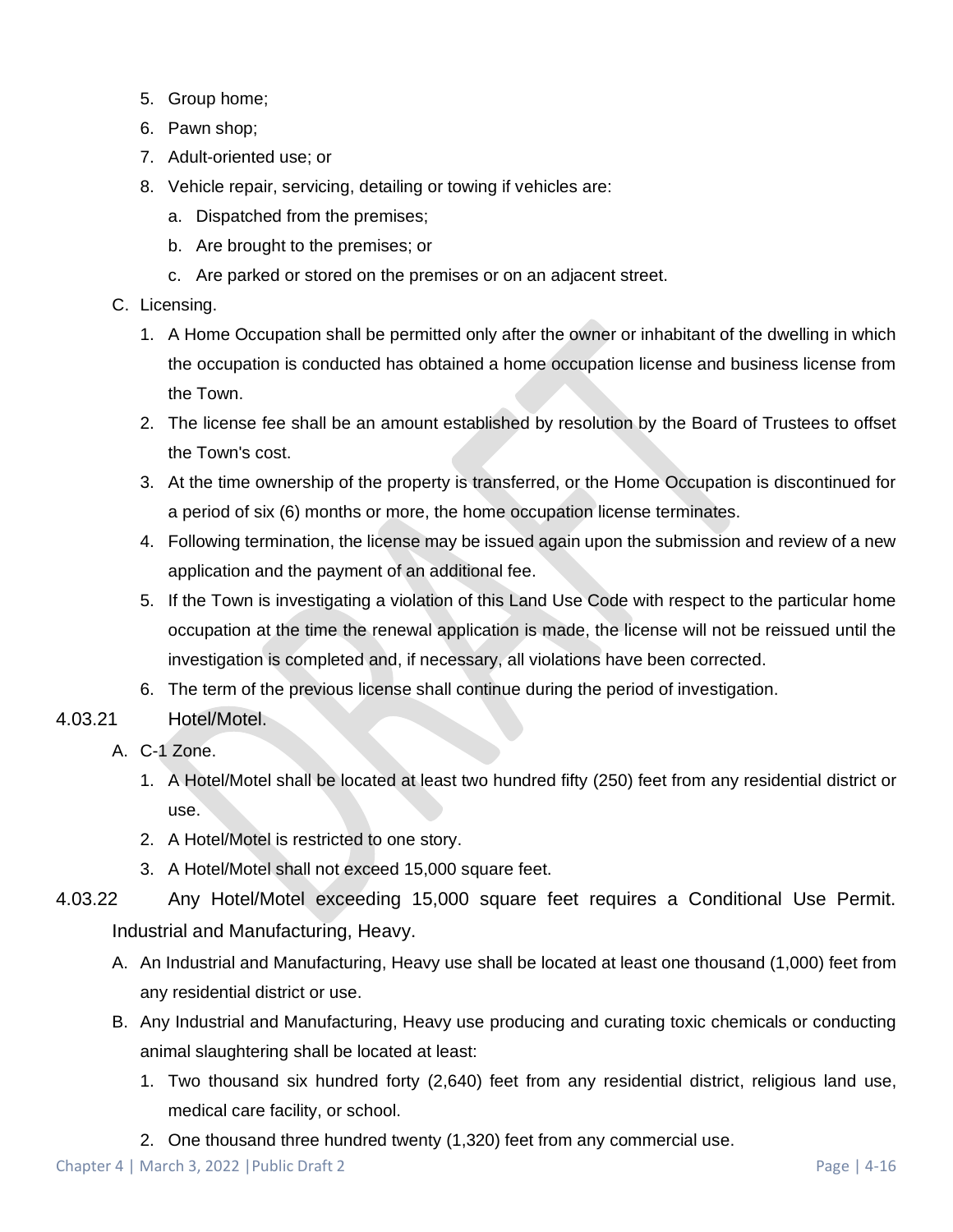- 3. Six hundred sixty (660) feet from any Industrial and Manufacturing, Light use.
- 4.03.23 Industrial and Manufacturing, Light.
	- A. Industrial Zones.
		- 1. An Industrial and Manufacturing, Light use shall be located at least two hundred fifty (250) feet from any residential district or use.
		- 2. Overhead doors shall not face streets unless set back at least one hundred (100) feet from the street.
	- B. Commercial Zones.
		- 1. An Industrial and Manufacturing, Light use shall be located at least five hundred fifty (500) feet from any residential district or use.
		- 2. No Industrial and Manufacturing, Light use shall be located within two hundred fifty (250) feet of any other Industrial and Manufacturing, Light use.
		- 3. Overhead doors shall not face any street.
		- 4. Service trucks for the purpose of loading and unloading materials and equipment or removing wastes shall be restricted to the hours between 8:00 AM and 8:00 PM.
		- 5. Accessory outdoor storage shall be allowed in the rear of the subject property if screened appropriately per Chapter \*\*\*.
		- 6. Any Industrial and Manufacturing, Light use over 5,000 square feet of building area shall require conditional use approval.

#### 4.03.24 Kennel.

- A. A two hundred fifty (250) foot separation shall be maintained between the area and structures where animals are housed and any property line.
- B. Outside runs for commercial kennels shall be operated only with an attendant present on the premises twenty four (24) hours a day.
- C. At a minimum, the animals shall be enclosed within a six foot (6') fence or wall to restrain animals from running at large.
- D. Visual screening shall be required to buffer adjacent land uses.
- E. No more than twenty five percent (25%) of the building floor area may be used for related accessory retail sales.
- F. No more than twenty five percent (25%) of the building floor area may be used for related accessory grooming uses.

#### 4.03.25 Manufactured Home.

- A. Manufactured home design standards/building requirements.
	- 1. The manufactured home must be partially or entirely manufactured in a factory.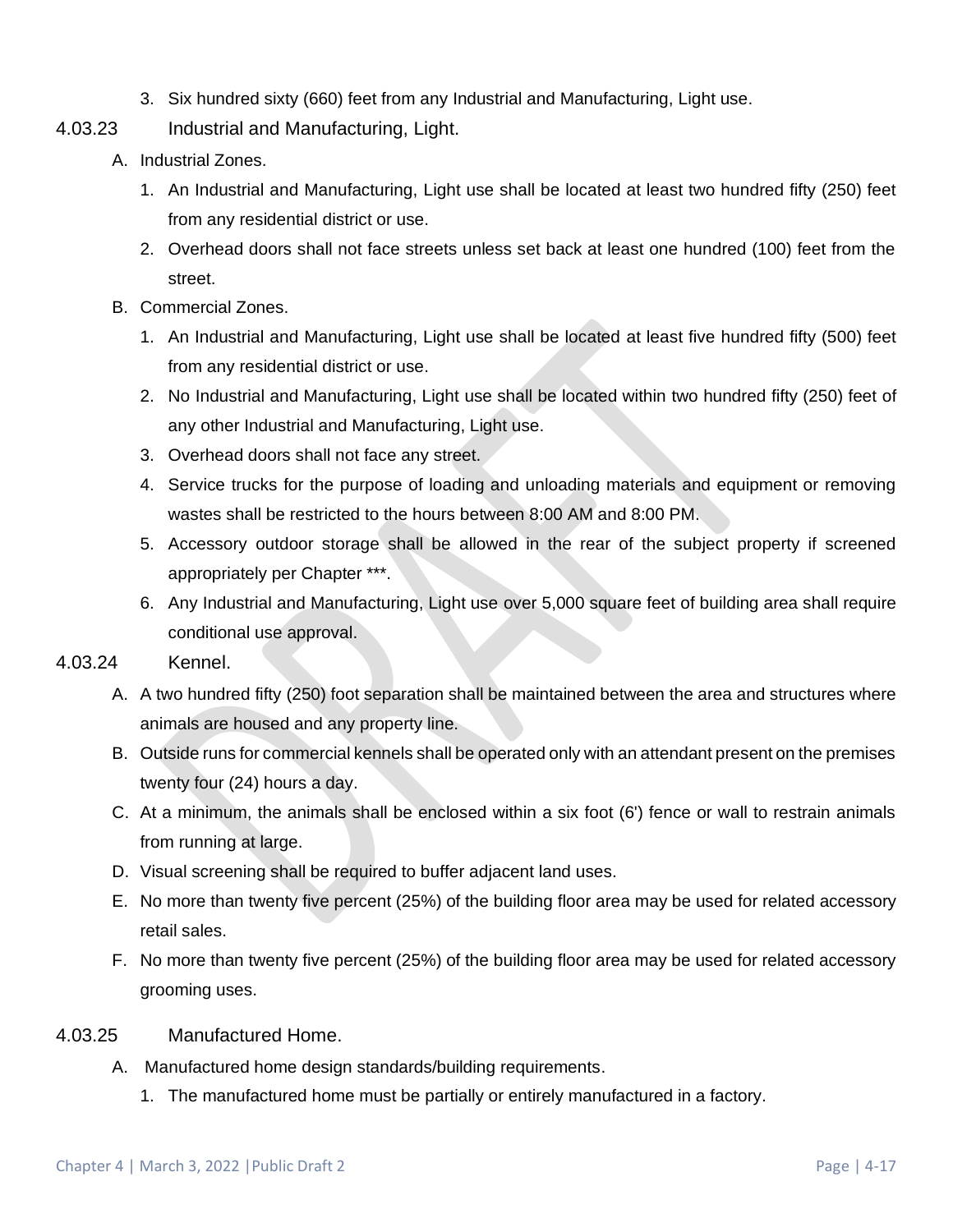- 2. The manufactured home must be not less than twenty-four (24) feet in width and thirty-six (36) feet in length.
- 3. The manufactured home must be set on an excavated, backfilled, engineered foundation enclosed at the perimeter so that the top of the perimeter wall sits no more than twelve (12) inches above finish grade. The foundation shall be similar in appearance and durability to a masonry foundation of a site-built dwelling. The foundation shall provide an anchoring system for the manufactured home that is totally concealed under the structure.
- 4. The manufactured home must have brick, wood or cosmetically equivalent exterior siding on all exterior walls, which provides a consistent, continuous facade from the bottom of the soffit (top of the wall section) downward to the top of the exposed perimeter foundation. The exterior siding of the manufactured home must have the same appearance as materials commonly used on residential dwellings. Metal siding must be painted or anodized.
- 5. The manufactured home must have a pitched roof with a pitch of at least a nominal three (3) in twelve (12). The roof must be covered with shingles, shakes or tile. Eaves of the roof must extend at least one (1) foot from the intersection of the roof and the exterior walls.
- 6. The manufactured home must have windows that are wood, vinyl-coated or anodized aluminum.
- 7. The manufactured home must have color-coordinated body and trim. Colors of both the factory components and the site-built components shall be the same.
- 8. The main entrance to the manufactured home must face or be oriented toward an adjacent street.
- 9. The transportation mechanisms, including the wheels, axles and hitch, must be removed.
- 10. No manufactured home shall be occupied for dwelling purposes unless it is properly placed in a manufactured home space and connected to water, sewerage, electric and gas utilities, as appropriate.
- 11. All manufactured homes shall be certified pursuant to the National Manufactured Housing Construction and Safety Standards Act of 1974, 42 U.S.C. § 5401 et seq., or shall be certified by the Colorado Division of Housing pursuant to Section 24-32-701 et seq., C.R.S.
- 12. All manufactured homes shall have an enclosed crawlspace underneath the manufactured home and shall not provide a harborage for rodents or create a fire hazard. No enclosed crawlspace shall be used for storage unless the storage area is surfaced with concrete. Adequate access and ventilation shall be provided in accordance with the Guidelines For Manufactured Housing Installation.
- 13. All manufactured homes shall meet or exceed equivalent engineering standards for other singlefamily residences.
- 14. Additions to increase the floor area of manufactured home shall not be permitted except for patios, porches, garages, decks or carports. Garages may be detached or attached.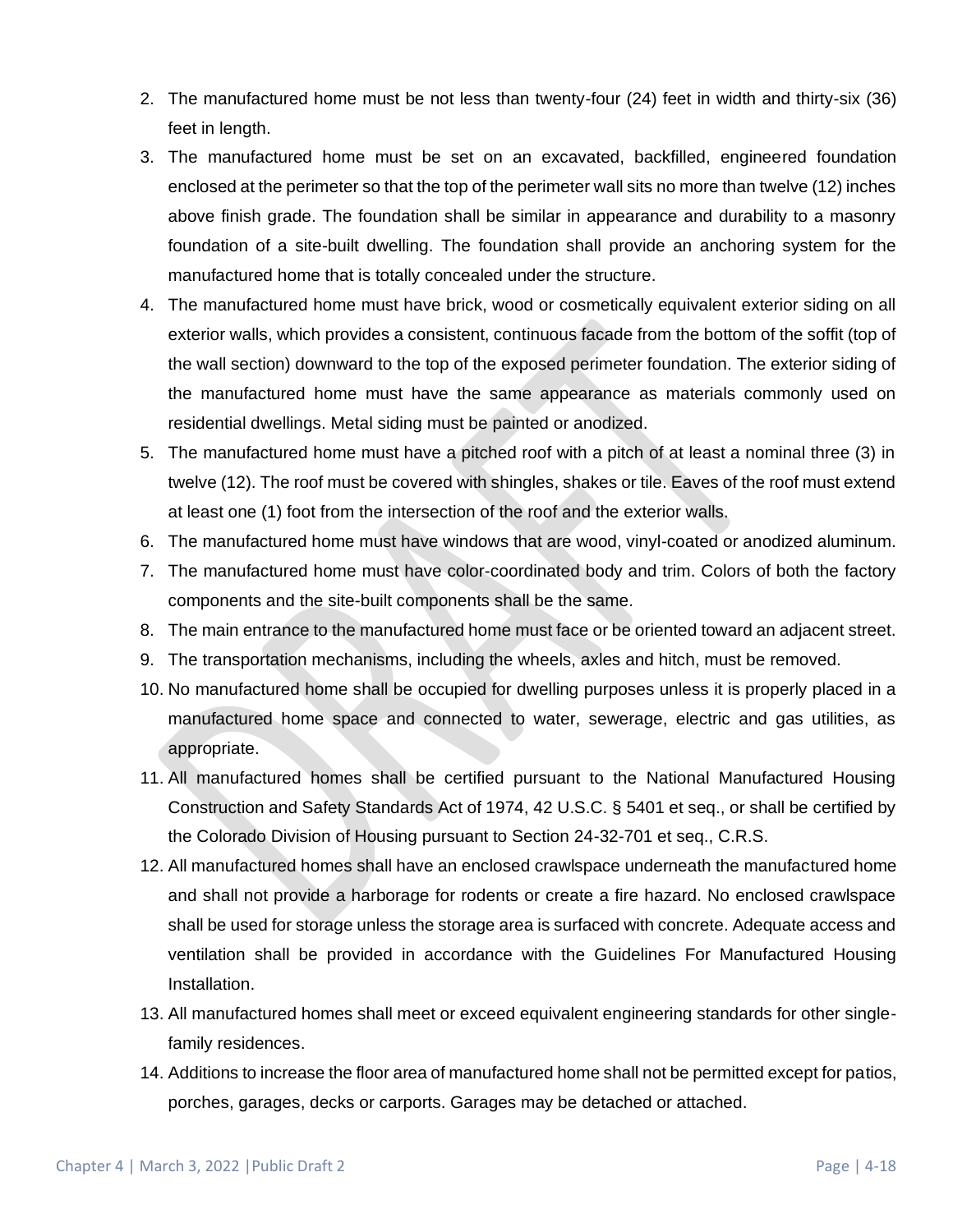- 15. Prior to occupancy, the Building Inspector shall inspect each manufactured home to determine compliance with this Code. No occupancy shall be permitted or certificate of occupancy issued until that inspection and all connections to public utilities have been made. The owner or home builder shall pay to the Town a building permit fee for each residential structure as may be required by this Code. Installation procedures and the building permit fee shall be in accordance with the then current Guidelines for Manufactured Housing Installation, including appendices, published by the International Conference of Building Officials for manufactured homes and as adopted by the Town.
- 16. All additions shall comply with minimum yard requirements, and a building permit shall be required in advance for any such addition.
- B. Density, dimensional and spacing standards.
	- 1. The minimum area manufactured home space shall be four thousand (4,000) square feet.
	- 2. The minimum lot length shall be eighty (80) feet.
	- 3. The minimum lot width shall be fifty (50) feet.
	- 4. The maximum building height shall be thirty-five (35) feet.
	- 5. The maximum gross density shall be ten (10) units per acre.
	- 6. The distance between any building or manufactured home from a property line of the manufactured home park shall be twenty (20) feet.
	- 7. The front setback of a manufactured home shall be at least fifteen (15) feet from the back of the curb; provided, however, that in order to encourage the enclosed storage of parked vehicles, the setback from the back of the curb to a garage shall be either five (5) feet or fifteen (15) feet or greater.
	- 8. Side spacing shall provide for a minimum distance of twenty (20) feet between manufactured homes.
	- 9. Rear spacing shall provide for a minimum distance of twenty (20) feet between units when units are side-to-end and a minimum distance of ten (10) feet between units when units are end-toend.
	- 10. There shall be a minimum setback of twenty (20) feet between any service facility or manufactured home park permanent building and any manufactured home.
	- 11. Accessory buildings and structures shall be constructed in accordance with the adopted Building Code. Accessory buildings and structures shall include steps, attached or detached patios that are open on three (3) sides, attached or detached decks that are open on three (3) sides, attached or detached storage units, attached or detached garages and attached or detached carports. Accessory buildings or structures may be located adjacent to a manufactured home space line; provided, however, that a minimum of six (6) feet of separation is provided between a garage and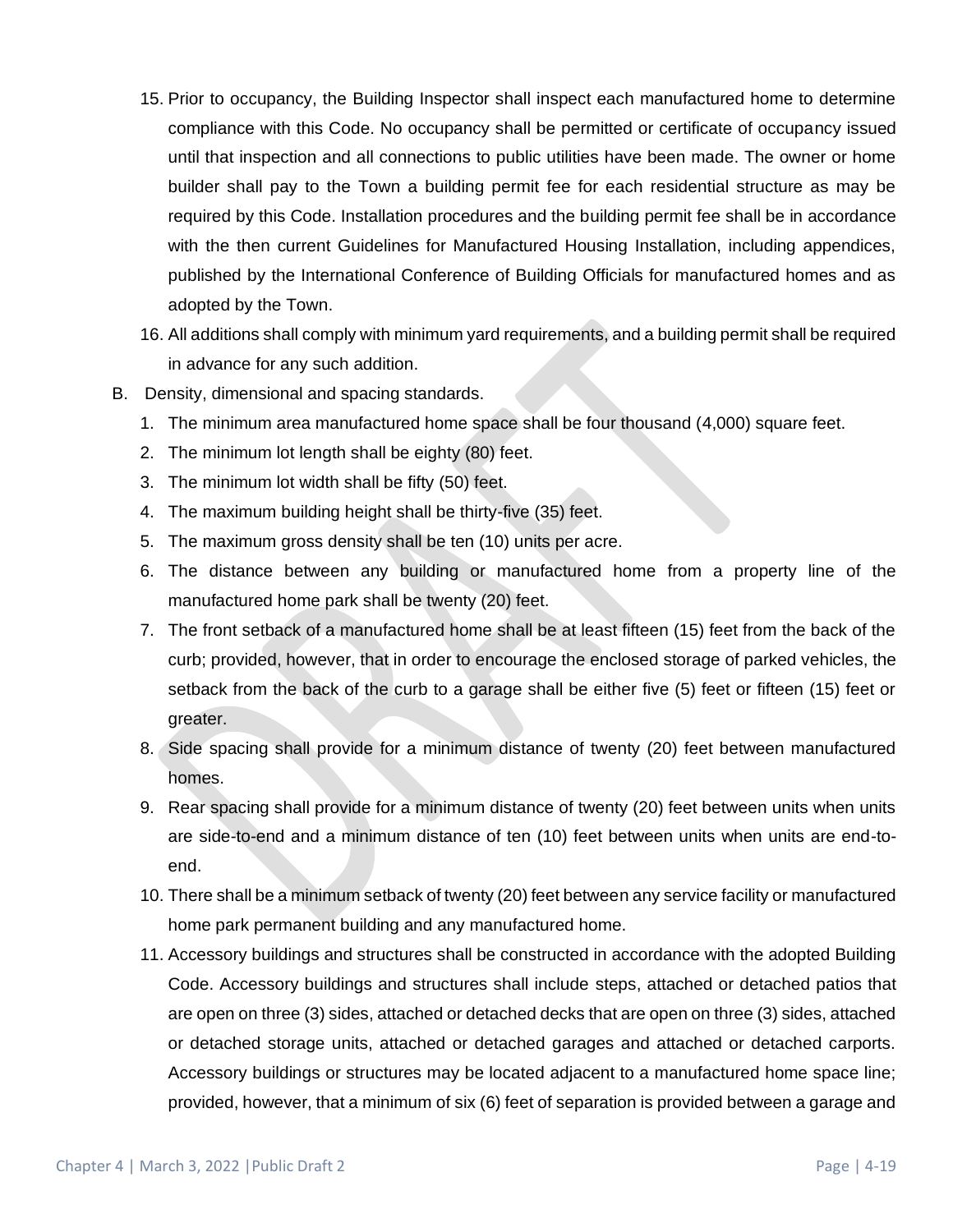any other structure on an adjoining space. Any other building or structure shall provide a minimum of ten (10) feet between it and any structure on an adjoining space.

- 12. The limits of each manufactured home lot shall be clearly marked on the ground by permanent monuments set pursuant to Section 38-51-101, C.R.S.
- C. Parking.
	- 1. Every manufactured home space shall have two (2) off-street parking spaces adjacent to the manufactured home. There shall be one (1) additional parking space for each manufactured home space within one hundred (100) feet for use by occupants and guests.
	- 2. Off-street vehicle parking for recreation facilities. Off-street vehicle parking shall be provided for recreation facilities located within a manufactured home park. One (1) space per two hundred fifty (250) square feet of gross floor area, plus one (1) space per employee at the maximum shift, shall be provided for enclosed recreation facilities. Twenty (20) spaces are to be provided for every diamond or athletic field, or one (1) space for every four (4) spectator seats, whichever is greater. (One [1] seat is equal to two [2] feet of bench seating length.) Handicapped parking spaces shall be provided in conformance with the Americans With Disabilities Act, as may be amended from time to time.
- D. Outdoor Living Area.
	- 1. No less than eight percent (8%) of the gross site area shall be reserved for and devoted to improved recreation areas and facilities provided in locations convenient to all manufactured home spaces.
	- 2. An outdoor living area shall be provided on each space equal to at least ten percent (10%) of its area, provided that in no case shall such area be less than three hundred (300) square feet or required to be more than five hundred (500) square feet. The minimum horizontal dimension of such area shall be not less than fifteen (15) feet.
	- 3. Such outdoor living area shall be properly drained, located for convenience and optimum use and walled, fenced or landscaped to provide reasonable privacy.
- E. Tenant Storage.
	- 1. A separate uniform tenant storage structure shall be provided for each space, located on each space.
	- 2. There shall be a minimum of two hundred twenty-four (224) cubic feet of storage area provided for each manufactured home space.
	- 3. Design and location of tenant storage shall enhance the appearance of the park, and the exterior siding of the structure shall have the same appearance as materials commonly used on residential dwellings.
- 4.03.26 Medical Office.
	- A. C-2 Zone.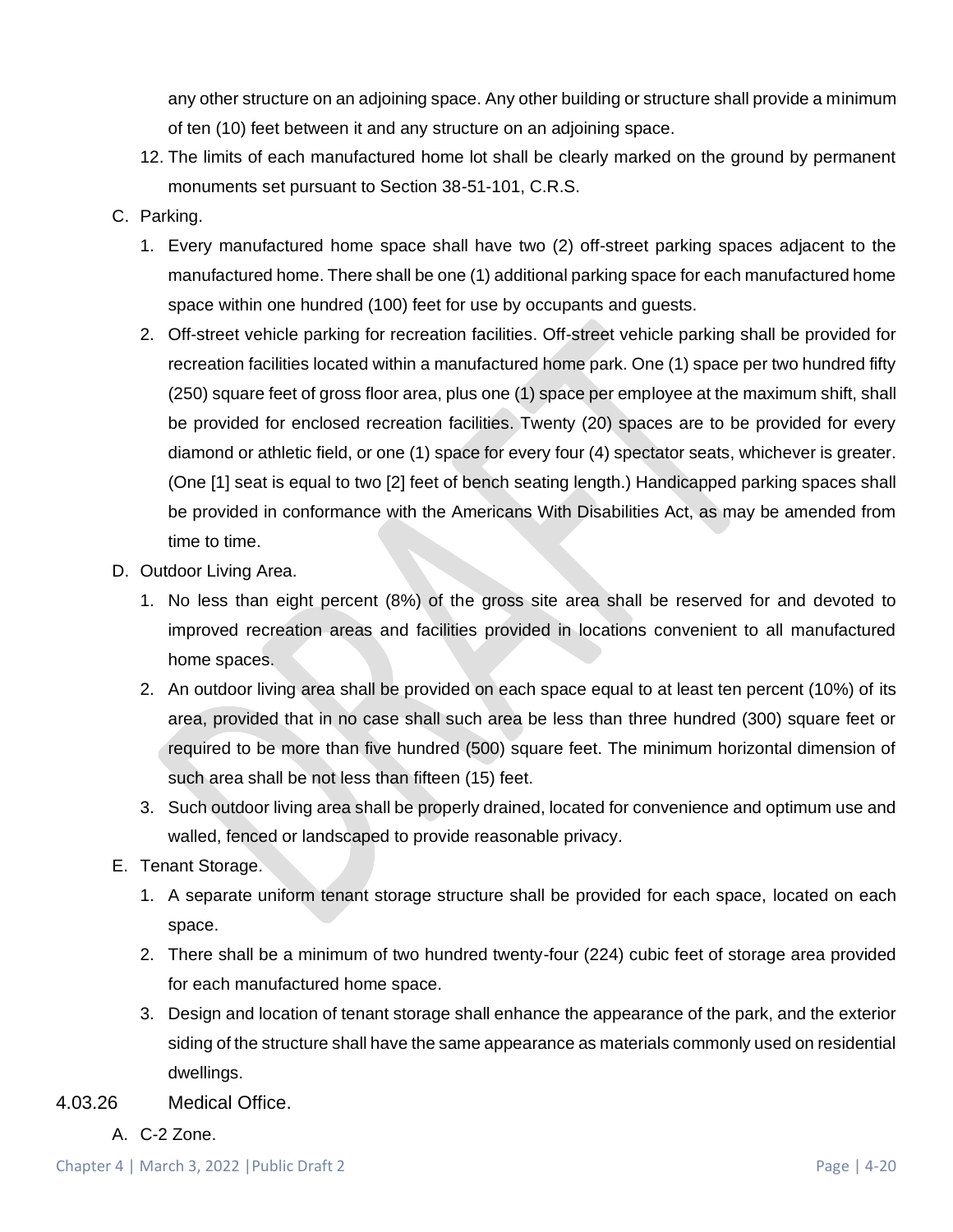- 1. No Medical Office shall be located within five hundred (500) feet of any other Medical Office.
- 2. Any Medical Office over 2,500 square feet of building area shall require conditional use approval.

## 4.03.27 Mini-Storage Facility.

- A. The Mini-Storage Facility shall be secured so that access is limited to tenants (or owners) and fire, police, or emergency service officials.
- B. Mini-Storage Facilities shall provide adequate drive aisles between all buildings for vehicle circulation and fire and emergency access.
- C. No Mini-Storage unit shall be used for the storage of explosives, ammunition, hazardous, or flammable materials.
- D. All buildings in the self-storage warehouse facility shall be architecturally compatible with the surrounding development in terms of architectural style and building materials and color.
- E. Mini-Storage units shall be used solely for the purpose of storage of goods and possessions and shall not be used for operation of a business, hobby, band rehearsal, or any type of activity not related to the storage of personal property of the owner or tenant of the unit.
- F. The Mini-Storage Facility may include an accessory on-site office.
- G. No office shall exceed more than three thousand (1,500) square feet.
- H. No outdoor storage is permitted in the C-3 zone.
- I. Outdoor storage may be allowed within LI and I zones in approved on-site areas for vehicles and recreational equipment if they are covered by an awning or canopy structure.
- J. Hours of public access to a Mini-Storage Facility shall be restricted to 6:00 AM. to 10:00 PM.
- 4.03.28 Mixed-Use Dwelling.
	- A. A single-story Mixed-Use Dwelling unit shall be permitted if the following standards are met.
		- 1. The nonresidential use shall front the street.
		- 2. The residential use shall be located behind the nonresidential use.
		- 3. The residential use shall not exceed  $50\%$ <sup>7</sup> of the total Mixed-Use Dwelling.
		- 4. No single-story Mixed-Use Dwelling shall exceed three thousand (3,000) square feet.
	- B. A multiple story Mixed-Use Dwelling shall be permitted if the following standards are met.
		- 1. The first floor shall be used for nonresidential uses.
		- 2. No residential uses are allowed on the first floor.
		- 3. All residential parking shall be provided in the rear of the site.
- 4.03.29 Motor Vehicle Dealership.
	- A. A Motor Vehicle Dealership shall be located five hundred (500) feet from any residential district or use.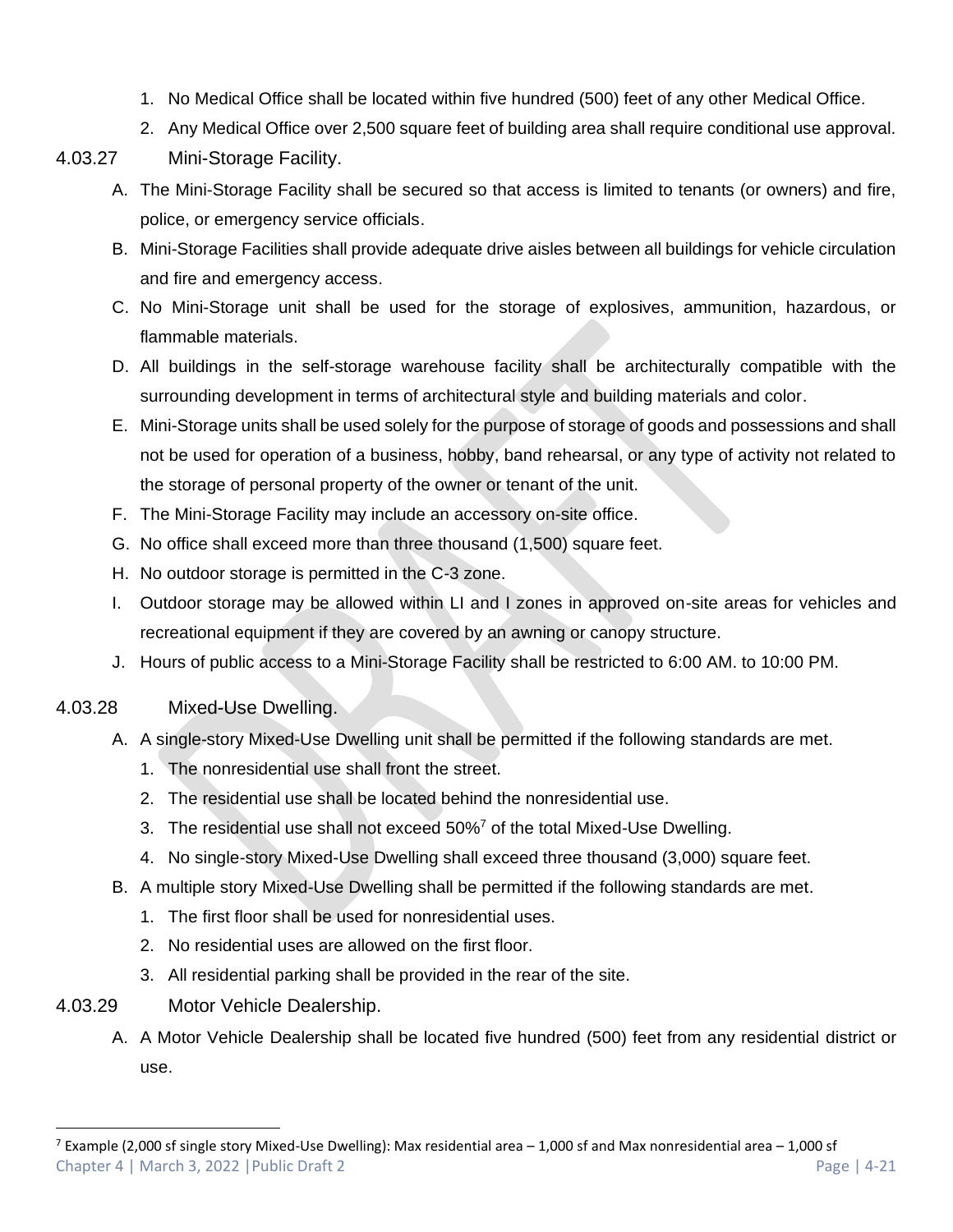- B. No Motor Vehicle Dealership shall be located within five hundred (500) feet of any other Motor Vehicle Dealership.
- C. No more than fifty percent (50%) of the total building floor area may be used for related accessory uses such as retail sales, vehicle repair and service, and vehicle washing.
- D. Vehicle inventory spaces shall not count towards the minimum parking requirements.
- 4.03.30 Motor Vehicle Repair, Heavy.
	- A. All Motor Vehicle Repair, Heavy repair activities shall take place within an enclosed space.
	- B. Motor Vehicle Repair, Heavy facilities shall be located five hundred (500) feet from any residential use, religious land use or school.
	- C. Motor Vehicle Repair, Heavy facilities shall set back at least fifty (50) feet from the front property line and twenty-five (25) feet from the rear property line.
	- D. Disabled or damaged vehicles are not allowed to remain in an exterior location unless screened from public view.
	- E. Screened areas for disabled or damaged vehicles are only allowed in areas to the rear or side of the principal structure of the Motor Vehicle Repair, Heavy facility.
	- F. Screening for disabled or damaged vehicles shall be constructed from concrete or masonry and be at least six (6) feet tall.

### 4.03.31 Motor Vehicle Repair, Light.

- A. All Motor Vehicle Repair, Light repair activities shall take place within an enclosed space.
- B. Motor Vehicle Repair, Light facilities shall be located two hundred fifty (250) feet from any residential use, religious land use or school.
- C. Disabled or damaged vehicles are not allowed to remain in an exterior location unless screened from public view.
- D. Screened areas for disabled or damaged vehicles are only allowed in areas to the rear of the principal structure of the Motor Vehicle Repair, Light facility.
- E. Screening for disabled or damaged vehicles shall be constructed from concrete or masonry and be at least six (6) feet tall.
- 4.03.32 Multi-Family Dwelling.
	- A. A Multi-Family Dwelling shall not exceed twelve (12) units.
	- B. All Multi-Family Dwelling sites shall provide at least 20% of functional open space.
- 4.03.33 Nightclub.
	- A. No Nightclub shall be located within five hundred (500) feet of any residential district or use.
	- B. No Nightclub shall be located within two hundred fifty (250) feet of any school or religious land use.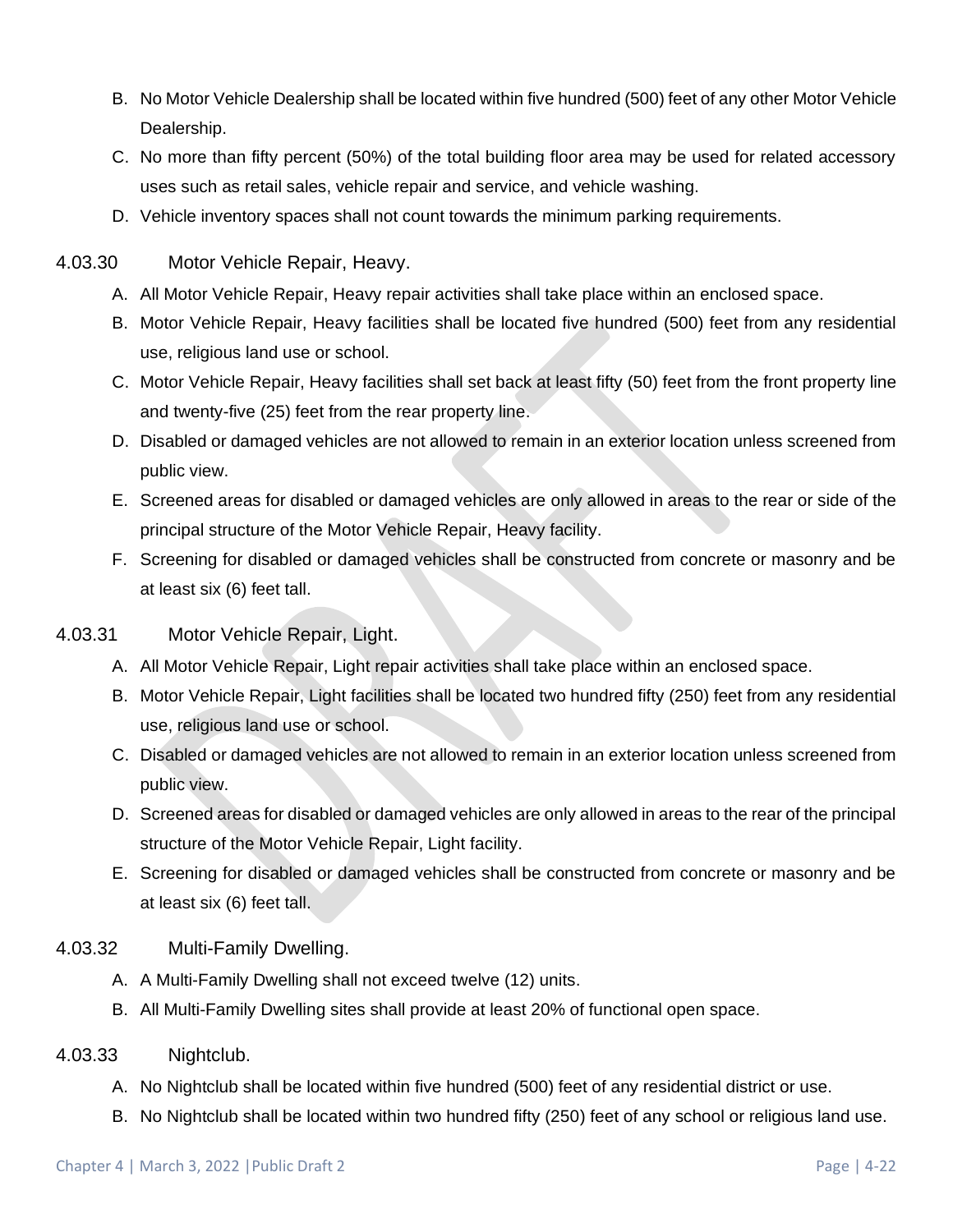- C. Service trucks for the purpose of loading and unloading materials and equipment or removing wastes shall be restricted to the hours between 8:00 AM and 8:00 PM.
- 4.03.34 Off-Street Parking Facility.
	- A. Off-Street Parking Facilities shall meet the following requirements established in Table 4.03.33-1.

| <b>Table 4.03.33-1 Off-Street Parking Facilities</b> |                                            |  |  |  |  |  |  |
|------------------------------------------------------|--------------------------------------------|--|--|--|--|--|--|
| Zone                                                 | <b>Maximum Parking Square Footage Area</b> |  |  |  |  |  |  |
| $C-1$                                                | 20,000                                     |  |  |  |  |  |  |
| $C-2$                                                | 15,000                                     |  |  |  |  |  |  |
| $C-3$                                                | 30,000                                     |  |  |  |  |  |  |

- B. An Off-Street Parking Facility may exceed the limits established if a parking garage is provided; however, no parking floor shall exceed the square footage limits.
- C. Parking garages shall follow the zone height requirements.
- D. Exterior parking garage elevations shall be compatible with the architecture found in the zone in terms of style, material, and other exterior elements.
- E. Parking garages shall include a minimum of two of the following elements on any facade facing a public street or space:
	- 1. Window and door openings comprising a minimum of twenty-five (25) percent of the ground floor facade;
	- 2. Awnings;
	- 3. Sill details; or
	- 4. Columns.
- 4.03.35 Pawn Shop.
	- A. All Zones.
		- 1. A Pawn Shop shall be located five hundred (500) feet from any residential district or use.
		- 2. No Pawn Shop shall be located within two hundred fifty (250) feet of any school or religious land use.
		- 3. No Pawn Shop shall be located within one thousand (1,000) feet of any other Pawn Shop.
	- B. C-1 and C-2 Zones.
		- 1. No Pawn Shop shall exceed two thousand (2,000) square feet in building area.
		- 2. No outdoor display is permitted.
- 4.03.36 Recreational Entertainment, Outdoor.
	- A. Any Recreational Entertainment, Outdoor use shall be located five hundred (500) feet from any residential district or use.
	- B. Any Recreational Entertainment, Outdoor use shall close by 10:00 PM.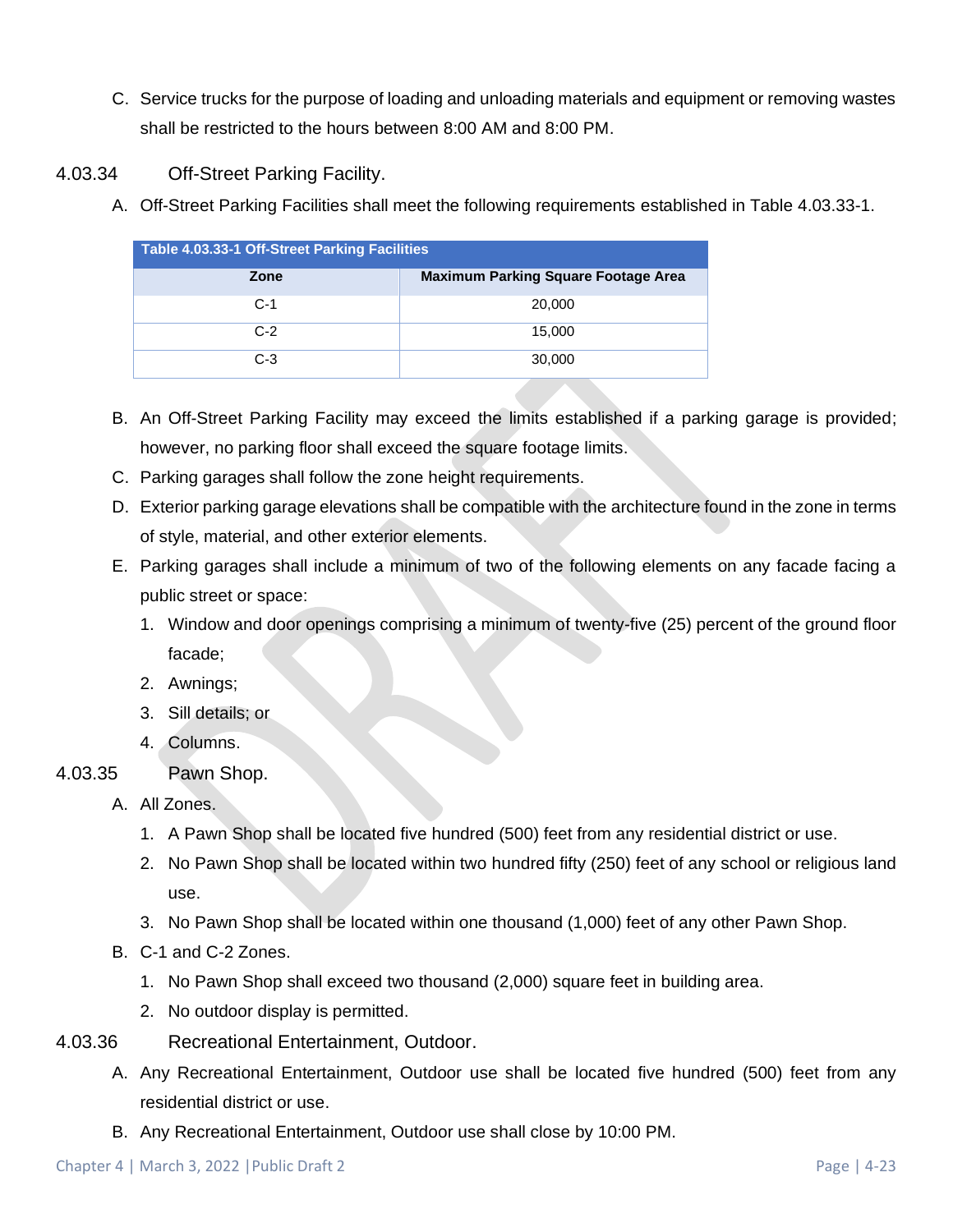- C. All exterior lighting for the purposes of illuminating the Recreational Entertainment, Outdoor use or any accessory use shall terminate at 10:00 PM. Lighting for walls, security measures, sconces, and parking facilities are excluded from this requirement.
- D. Noise generated by the use shall not exceed 45 dBA at any residential property line between the hours of 10:00 PM and 8:00 AM.
- 4.03.37 Religious Land Use.
	- A. C-1 Zone.
		- 1. All play areas shall be screened pursuant to Chapters 5.03 and 5.04.
		- 2. Full cutoff lighting shall be provided in all parking areas.
- 4.03.38 Research and Development.
	- A. All Zones.
		- 1. Research and Development facilities shall not contain or utilize toxic or explosive materials.
		- 2. All facilities shall be completely enclosed.
	- B. C-3 Zone.
		- 1. Any Research and Development facility shall be located two hundred fifty (250) feet from any residential district or use.
		- 2. No Research and Development facility shall be located within five hundred (500) feet of any other Research and Development facility.
		- 3. Any Research and Development facility over 5,000 square feet of building area shall require conditional use approval.
	- C. LI Zone.
		- 1. Any Research and Development facility shall be located five hundred (500) feet from any residential district or use.
		- 2. Any Research and Development facility over 10,000 square feet of building area shall require conditional use approval.
- 4.03.39 Resource Extraction reserved.
- 4.03.40 Restaurant, Fast Food.
	- A. Any Restaurant, Fast Food shall be located two hundred fifty (250) feet from any residential district or use.
	- B. No Restaurant, Fast Food shall have a drive-thru window.
	- C. Any Restaurant, Fast Food shall have a trash management program for the daily removal of on-site trash and litter.
	- D. Loading is prohibited between the hours of 10:00 PM and 8:00 AM.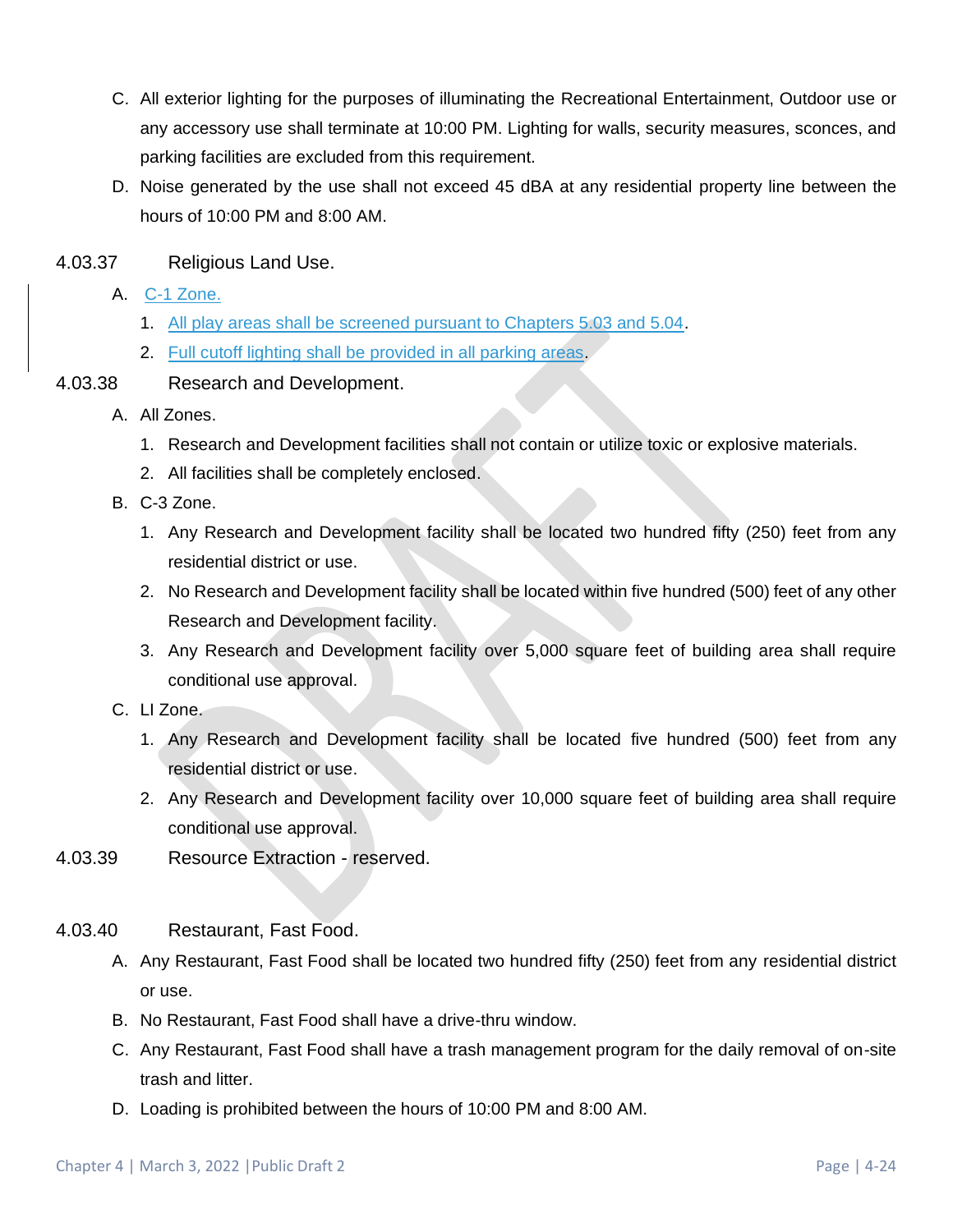- 4.03.41 Restaurant, Fast Food with Drive-Thru.
	- A. No Restaurant, Fast Food with Drive-Thru shall exceed five thousand (5,000) square feet in building area.
	- B. Any Restaurant, Fast Food with Drive-Thru shall be located two hundred fifty (250) feet from any residential district or use.
	- C. All drive-thru interactions shall occur within three (3) feet of a designated "drive-thru lane".
	- D. A drive-thru lane shall be at least ten (10) feet wide.
	- E. A drive-thru lane shall originate at the last stacking space from the "point of order".
	- F. A drive-thru lane shall provide at least three (3) vehicle stacking spaces before the "point of order".
	- G. Vehicle stacking spaces shall be ten (10) feet wide by twenty (20) feet long.
	- H. Any Restaurant, Fast Food with Drive-Thru shall designate a "point of order" on site where meal orders are communicated by patrons to staff.
	- I. A "point of order" may be established before or at the drive-thru window.
	- J. If a "point of order" is established before the drive-thru window, it shall be located at least thirty (30) feet from the first, or only, drive-thru window.
	- K. Two (2) drive-thru windows may be allowed on site.
	- L. If multiple drive-thrus are proposed, they shall be spaced at least forty (40) feet from one another.
	- M. No drive-thru lane shall be closer than five (5) feet from an adjacent property line.
	- N. Any Restaurant, Fast Food with Drive-Thru shall have a trash management program for the daily removal of on-site trash and litter.
	- O. Loading is prohibited between the hours of 10:00 PM and 8:00 AM.
- 4.03.42 Restaurant, Sit Down.
	- A. No Restaurant, Sit Down shall have a drive-thru window.
	- B. Accessory outdoor customer seating/dining areas are permitted if they meet the applicable district's dimensional standards.
	- C. Any Restaurant, Sit Down shall have a trash management program for the daily removal of on-site trash and litter.
	- D. Loading is prohibited between the hours of 10:00 PM and 8:00 AM.
- 4.03.43 Retail and Medical Marijuana Stores.
	- A. All retail and medical marijuana stores shall comply with the regulations established in Ordinance No. \*\*\*-2021<sup>8</sup> as approved by the Town of Wellington voters to regulate marijuana within town limits.

Chapter 4 | March 3, 2022 | Public Draft 2 Page | 4-25 <sup>8</sup> Added language in the use regulations that links the newly adopted marijuana ordinance. We will provide a hyperlink that will take the reader to the approved marijuana ordinance.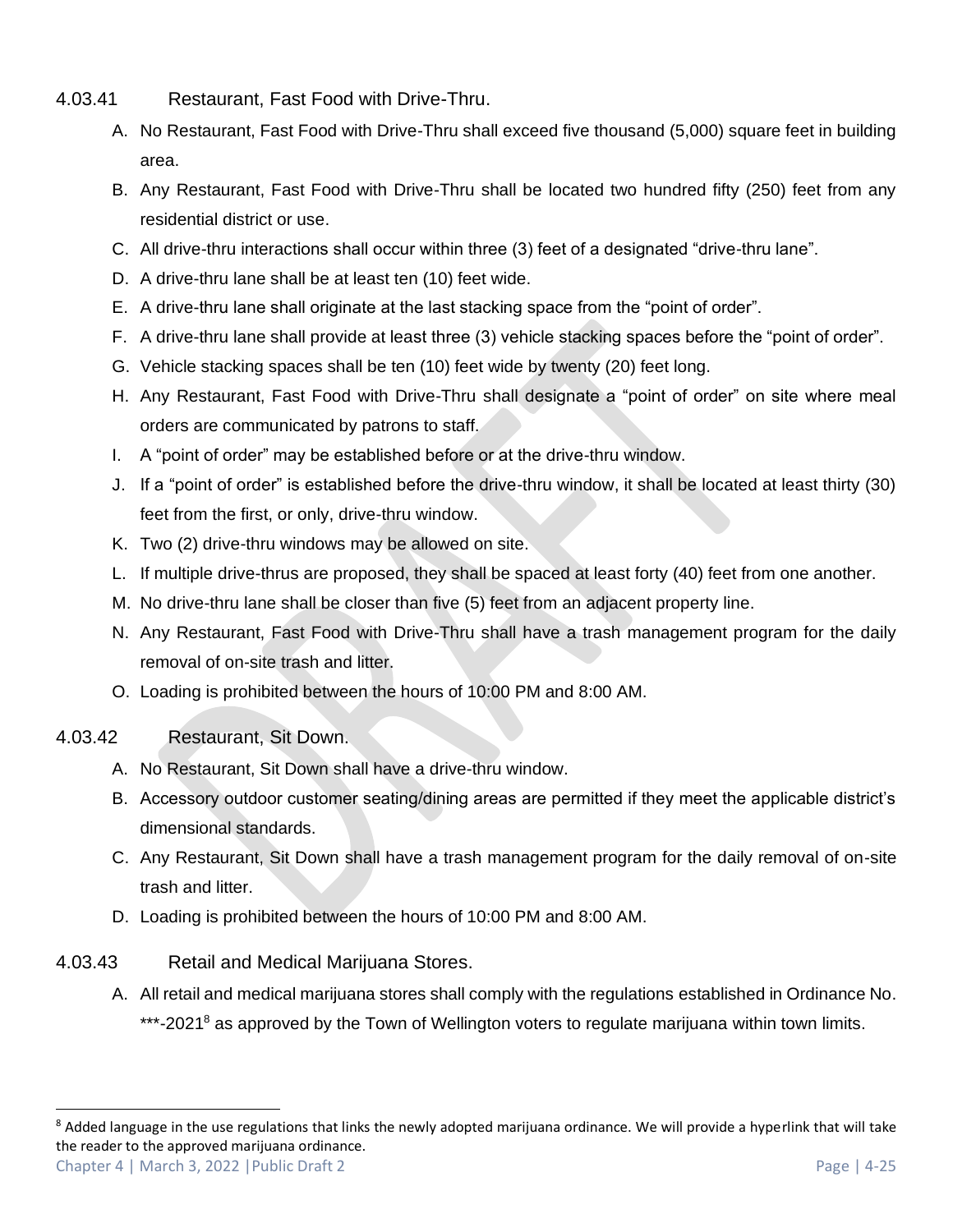- B. After January 1, 2023, the Town may make changes to regulations related to Retail and Medical Marijuana Stores.
- 4.03.44 Retail Store.
	- A. C-1
		- 1. No Retail Store shall exceed ten thousand (10,000) square feet in building area.
		- 2. No outdoor storage or display is permitted.
	- B. C-2
		- 1. No Retail Store shall exceed five thousand (5,000) square feet in building area.
		- 2. No outdoor storage or display is permitted.
	- C. C-3
		- 1. A Retail Store shall meet the following requirements established in Table 4.03.43-1.

| Table 4.03.43-1 Retail Store |                                                |
|------------------------------|------------------------------------------------|
| <b>Property Size</b>         | <b>Maximum Building Square Foot Percentage</b> |
| $\leq$ 1 acre                | <b>20%</b>                                     |
| 1.01 to 10 acres             | 25%                                            |
| $>$ 10 acres                 | 30%                                            |

- 2. Outdoor storage or display shall be limited to 15% of the total building area.
- 3. Any outdoor storage or display shall be screened.
- 4. Screening shall be constructed from concrete or masonry and be at least six (6) feet tall.
- 5. Screening for storage may be constructed from concrete, masonry, or an approved alternative by the Director.

#### 4.03.45 Salvage Yard.

- A. Measurements and Setbacks.
	- 1. Any Salvage Yard shall be located one thousand (1,000) feet from any residential use or district.
	- 2. No Salvage Yard shall be located within one thousand three hundred twenty (1,320) feet from any other Salvage Yard.
	- 3. Any Salvage Yard shall set back at least fifty (50) feet from the front property line and twenty-five (25) feet from the rear property line.
	- 4. Any Salvage Yard shall be at least a minimum property size of five (5) acres.
- B. Operation.
	- 1. No hazardous wastes or hazardous materials shall be accepted or deposited at any salvage yard, except as incidental to the salvage operation.
	- 2. Salvage operations shall be conducted to remove hazardous wastes and materials and dispose of them according to state and federal requirements.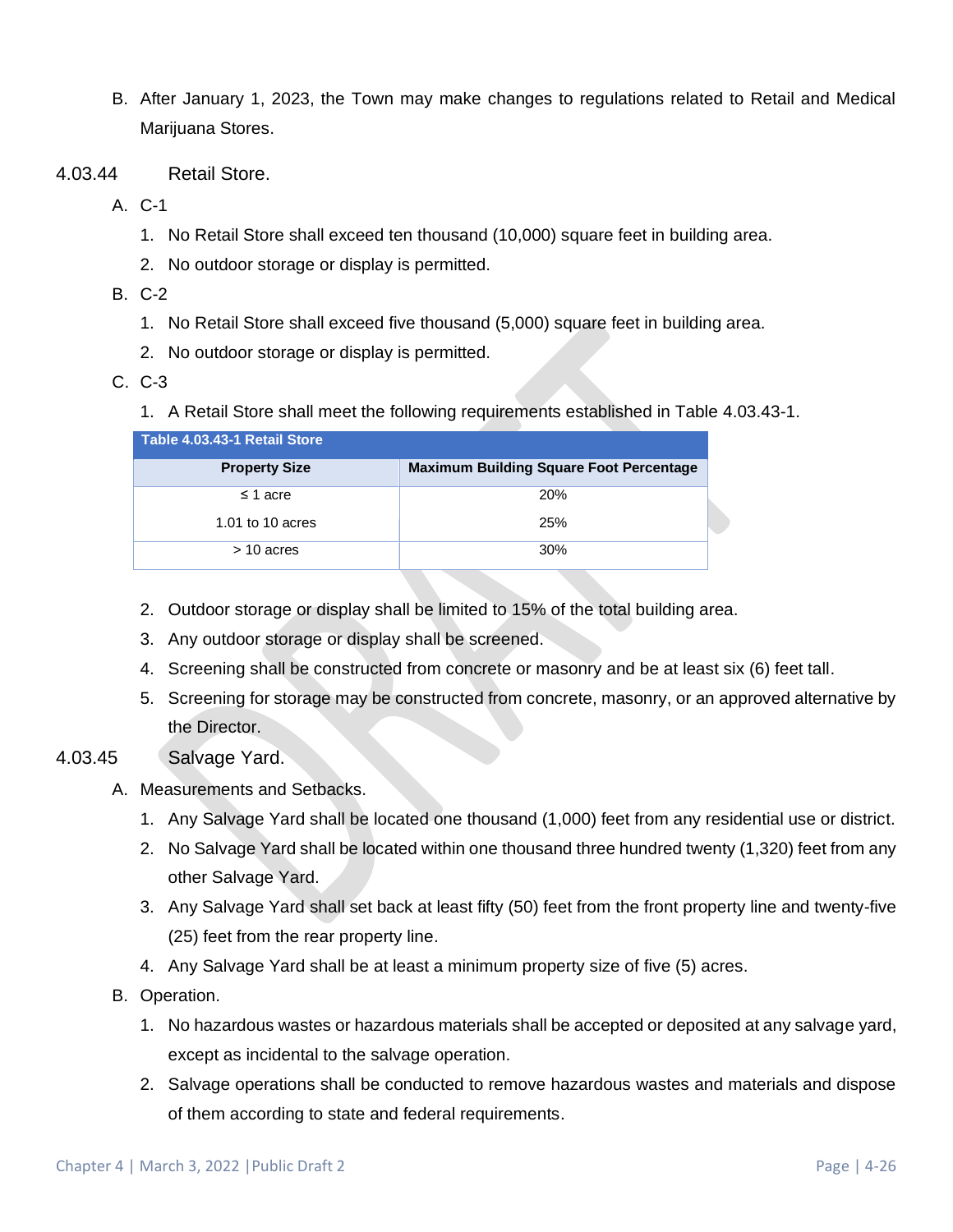- 3. Service trucks for the purpose of loading and unloading materials and equipment or removing wastes shall be restricted to the hours between 8:00 AM and 8:00 PM.
- C. Screening.
	- 1. Screening shall be provided for all disabled or damaged vehicles, tools, and equipment.
	- 2. Screening for disabled or damaged vehicles, tools, and equipment shall be constructed from concrete or masonry and be at least six (6) feet tall.
	- 3. No screening wall shall exceed twelve (12) feet tall.
	- 4. In no instance shall any disabled or damaged vehicles, tools, or equipment be stacked higher than the required concrete or masonry screening wall.
- 4.03.46 Service Station.
	- A. Service Stations shall not be located within one hundred (100) feet of any residential use or district.
	- B. Any pump island or other structure shall not be less than twenty (20) feet from adjacent property lines or street and highway right-of-way lines.
	- C. Overhead canopies or weather protection structures shall not be less than ten (10) feet from any right-of-way line or property line.
	- D. In the C-1 zone, the total fuel pumps shall not exceed four (4).
- 4.03.47 Single-Family Attached Dwelling.
	- A. No Single-Family Attached Dwelling shall exceed six (6) units.
	- B. All Single-Family Attached Dwellings shall provide rear entry parking garages where alley access exists.
- 4.03.48 Solid Waste Facility.
	- A. Any Solid Waste Facility shall comply with all applicable Larimer County, State of Colorado, and Federal regulations and permit requirements prior to approval.
	- B. Any Solid Waste Facility shall be:
		- 1. Located one thousand (1,000) feet from any residential use or district.
		- 2. At least a minimum property size of ten (10) acres.
- 4.03.49 Stable.
	- A. In addition to the regulations prescribed in  $B F$  below, a Stable shall comply with the regulations established in Chapter 7 – Health, Sanitation, and Animals, Article 4 – Animals of the Wellington Municipal Code.
	- B. A Stable is only allowed on a lot that has at least one (1) acre of land.
	- C. A person shall keep only the number of horses permitted for the lot area as described in Table 4.03.48-1.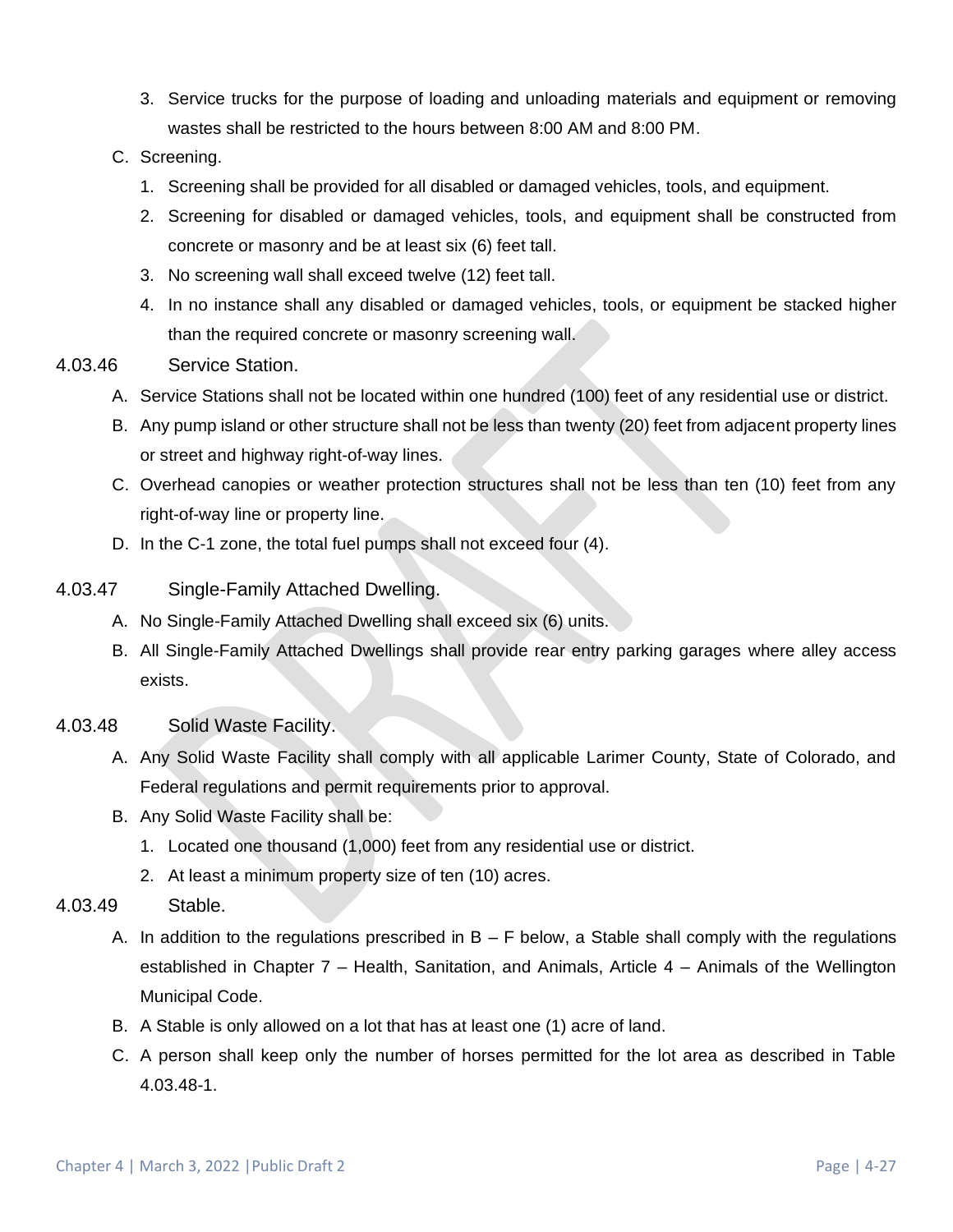| Table 4.03.48-1 Stable Standards |                                          |  |  |  |  |  |  |  |  |
|----------------------------------|------------------------------------------|--|--|--|--|--|--|--|--|
| <b>Property Size</b>             | <b>Number of Horses</b>                  |  |  |  |  |  |  |  |  |
| 1 to 2 acres                     | 2                                        |  |  |  |  |  |  |  |  |
| $2.01$ to 5 acres                | 4                                        |  |  |  |  |  |  |  |  |
| 5.01 to 10 acres                 | 8                                        |  |  |  |  |  |  |  |  |
| $>$ 10 acres                     | $8 + 1$ for each 0.5 acre after 10 acres |  |  |  |  |  |  |  |  |

- D. A Stable shall include a pen, corral, fence, or similar enclosure containing at least eight hundred (800) square feet of land for each animal with a stable under a roof containing at least one hundred (100) square feet for each animal.
- E. A Stable must have proper drainage so as not to create offensive odors, fly breeding, or other nuisances.
- F. A pen, corral, fence, or similar enclosure shall be at least four (4) feet tall and shall maintain a strength to retain the horse(s).
- 4.03.50 Technical School.
	- A. C-2 Zone.
		- 1. No Technical School shall exceed three thousand (3,000) square feet in building area.
		- 2. No Technical School shall be located within two hundred fifty feet of any other Technical School.
		- 3. Any Technical School exceeding 3,000 square feet shall require a Conditional Use Permit.
- 4.03.51 Veterinary Facilities, Large Animals.
	- A. Any Veterinary Facilities, Large Animals shall be located on a property of at least one (1) acre.
	- B. Any Veterinary Facilities, Large Animals shall be designed and constructed to:
		- 1. Eliminate any emission of odor offensive to persons owning, occupying, or patronizing properties adjacent to the subject property.
		- 2. Reduce the sound coming from any Veterinary Facilities, Large Animals to the level of sixty-five (65) decibels at any given abutting property line.
	- C. Exterior areas used to exercise, walk, or keep animals shall set back at least one hundred (100) feet from any lot line.
	- D. All exterior exercise areas and runs shall be fenced.
	- E. Animals are prohibited from being outdoors between 8:00 PM and 8:00 AM.
	- F. Animals shall only be walked or exercised in on-site outdoor areas.
	- G. No animal boarding is allowed for any length of time except if boarding is necessary to provide surgical or other medical care to the animals.
	- H. All buildings and accessory structures shall set back at least two hundred fifty (250) feet from any residential property line.
	- I. All litter and animal waste shall be contained and controlled on the subject property.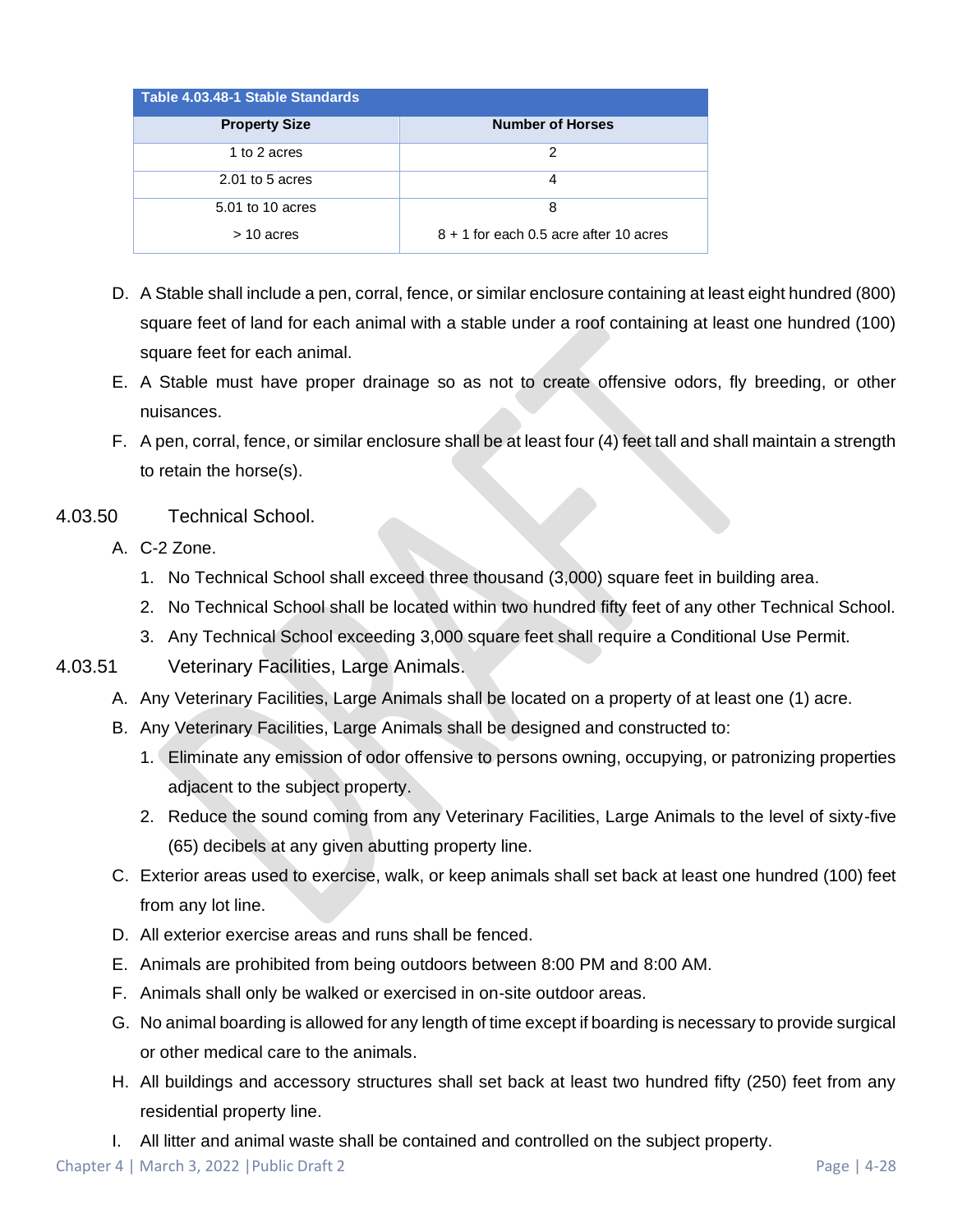- 4.03.52 Veterinary Facilities, Small Animals.
	- A. Any Veterinary Facilities, Small Animals, including all treatment rooms, cages, pens, kennels, and exercise runs, shall be maintained within a completely enclosed, soundproof building.
	- B. Any Veterinary Facilities, Small Animals shall be designed and constructed to:
		- 1. Eliminate any emission of odor offensive to persons owning, occupying, or patronizing properties adjacent to the subject property.
		- 2. Reduce the sound coming from any Veterinary Facilities, Small Animals to the level of sixty-five (65) decibels at any given abutting property line.
	- C. No animal boarding is allowed for any length of time except if boarding is necessary to provide surgical or other medical care to the animals.
- 4.03.53 Wholesale Distribution, Warehousing, and Storage.
	- A. LI Zone.
		- 1. Any Wholesale Distribution, Warehousing, and Storage use shall be located two hundred fifty (250) feet from any residential use or district.
		- 2. No Wholesale Distribution, Warehousing, and Storage use shall exceed 15,000 square feet.
- 4.03.54 Workshop.
	- B. All Zones.
		- 1. All permitted repair work, vehicle washing, lubrication, and installation of parts and accessories shall be performed within an enclosed structure.
		- 2. Any Workshop shall be located five hundred (500) feet from any residential use or district.
		- 3. All dismantled vehicles, parts, and repair supplies shall be stored within an enclosed building or totally screened from view by a solid fence or wall. All vehicles awaiting repair or service shall be stored on-site in approved parking spaces and not on a public right-of-way.
	- C. C-1 and C-2 Zones.
		- 1. No Workshop shall exceed two thousand (2,000) square feet in building area.
		- 2. Any Workshop exceeding two thousand (2,000) square feet shall require a Conditional Use Permit.
- 4.03.55 Wireless Telecommunications Facility.
	- A. Permitted Zoning District. Wireless telecommunications facilities shall be permitted only pursuant to Table 4.02-1.
	- B. Use Permitted by Conditional Review. It is unlawful for any person to install or operate such a wireless telecommunications facility unless a use by conditional review has first been approved by the Board of Trustees. The approval of such use by conditional review does not relieve the operator from otherwise complying with all applicable regulatory requirements of the Town, state and federal governments.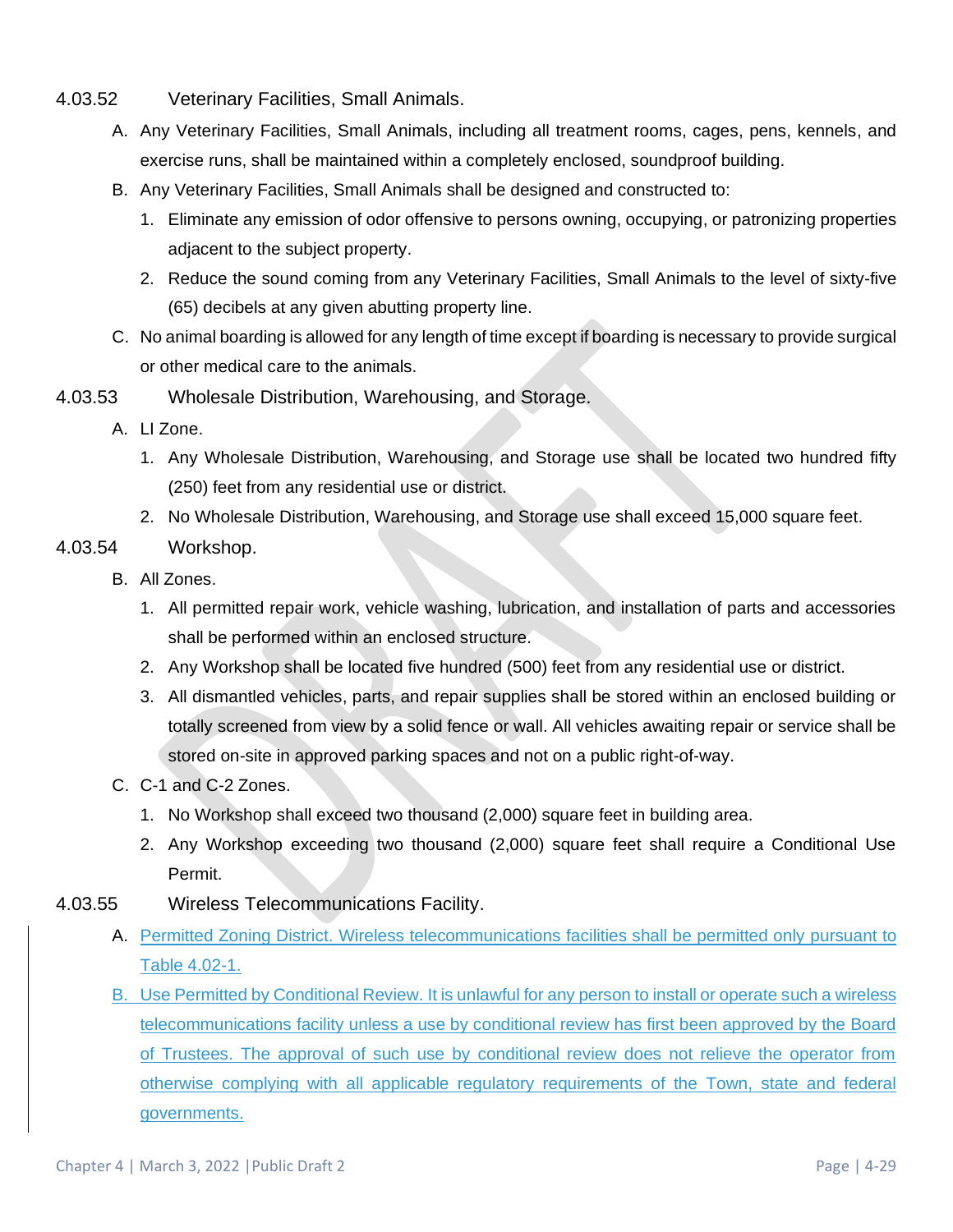- C. Height and Setback Requirements. In all zoning districts where wireless telecommunications facilities are allowed as uses by conditional review, the following apply:
	- 1. Roof- or building-mounted commercial mobile radio service facilities may protrude no more than five (5) feet above the parapet line of the building or structure, nor more than two-and-one-half (2½) feet outside of the building wall unless sufficient screening methods are demonstrated and accepted as part of the approval;
	- 2. Roof- or building-mounted whip antennas of no more than three (3) inches in diameter, in groupings of five (5) or less, may extend up to twelve (12) feet above the parapet wall; and
	- 3. Applicable zoning setback requirements must be met. At a minimum, all freestanding facilities shall be set back at least three hundred (300) feet from all residentially zoned properties or residential structures on properties otherwise zoned.
- D. Accessory Building Requirements.
	- 1. Accessory buildings located on the ground shall be no larger than four hundred (400) square feet and must be constructed of durable, low-maintenance materials, architecturally compatible and integrated with existing buildings and structures. Sites with greater than one hundred (100) cubic feet of cabinet area, visible from a public right-of-way or residentially zoned or used area, must enclose the equipment in accessory buildings.
	- 2. Accessory buildings and facilities are to be screened, to the extent possible, from public streets and sidewalks, either by screening, landscaping, location or other techniques deemed sufficient..
- E. Building- or Roof-mounted Requirements. Building- or roof-mounted facilities are to be screened from public view, either by screening, location or other techniques deemed sufficient.
- F. Freestanding Wireless Telecommunications Facilities Requirements. All freestanding wireless telecommunications facilities shall be designed and constructed in such a manner that they are:
	- 1. Capable of serving, through original construction, expansion or replacement, a minimum of two (2) users.
	- 2. Constructed as a monopole, which tapers toward the top of the pole to the degree allowed by structural requirements, unless some other decorative type of structure is proposed and approved.
	- 3. Of a neutral color, including fencing, buildings and cabinets, or to match existing buildings.
	- 4. Hold only lighting required by the Federal Aviation Administration, and no signage.
	- 5. No higher than fifty (50) feet from the ground, with an additional twenty (20) feet per co-locating user permitted, up to seventy (70) feet. Exceptions may be granted upon request by the applicant.
	- 6. Constructed in accordance with a certified engineer's specifications and in compliance with all applicable Building Code provisions.
- G. Conditional Mitigation Measures Co-location.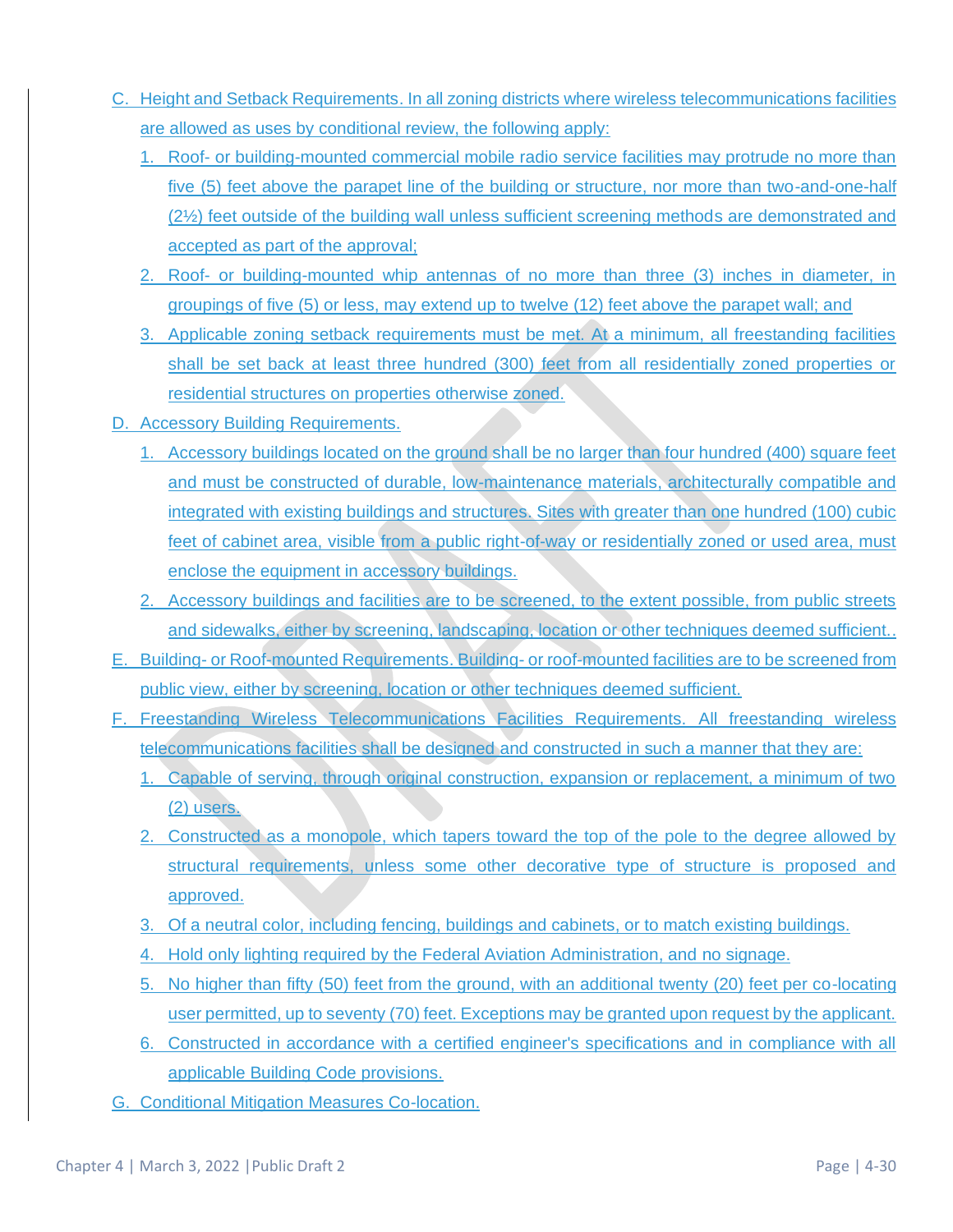- 1. The Town encourages co-location of wireless telecommunications facilities to minimize the number of sites.
- 2. No wireless telecommunications facility owner or operator shall unfairly exclude a competitor from using the same facility or location. Unfair exclusion of use by a competitor may result in the revocation of the use by conditional review or site development plan. .
- B.H. Abandonment. At the request of the Town, the operator must furnish a statement to the Town indicating the operational status of the facility. If the use has been discontinued, the date on which the facility was last used shall also be provided. Commercial mobile radio service facilities not used for a continuous period of six (6) months shall be disassembled within twelve (12) months of the last use.

## <span id="page-30-0"></span>**4.04 Accessory Uses and Structures**

- 4.04.1 Purpose. This section authorizes the establishment of accessory uses and buildings that are incidental and customarily subordinate to principal uses. An accessory use is "incidental and customarily subordinate" to a principal use if it complies with the standards established in this section. All principal uses allowed in a zoning district shall be deemed to include those accessory uses, buildings, and activities typically associated with the use, unless specifically prohibited in this section.
- 4.04.2 Approval Procedure.
	- A. Any of the accessory uses identified in this section may be allowed as accessory to an authorized principal use provided that:
		- 1. The proposed accessory use is allowed as a principal or accessory use in the base district where proposed; and
		- 2. The proposed accessory use or building is consistent with the general and specific standards for accessory uses in this subsection.
	- B. Simultaneously with a Principal Use. Accessory uses or buildings may be reviewed as part of review of an associated principal use. In cases where the principal use is subject to a Conditional Use Permit, an accessory use may only be authorized in accordance with an approved Conditional Use Permit.
	- C. Subsequent to a Principal Use.
		- 1. Unless exempted, a building permit shall be required in cases where an accessory use or building is proposed subsequent to a principal use.
		- 2. In cases where the principal use is subject to a Conditional Use Permit, an accessory use may only be authorized in accordance with the provisions in **Chapter 2, Conditional Use Permits**.
- 4.04.3 Interpretation of Unidentified Accessory Uses. The Planning Director shall evaluate applications for accessory uses that are not identified in this section on a case-by-case basis, based on the following standards: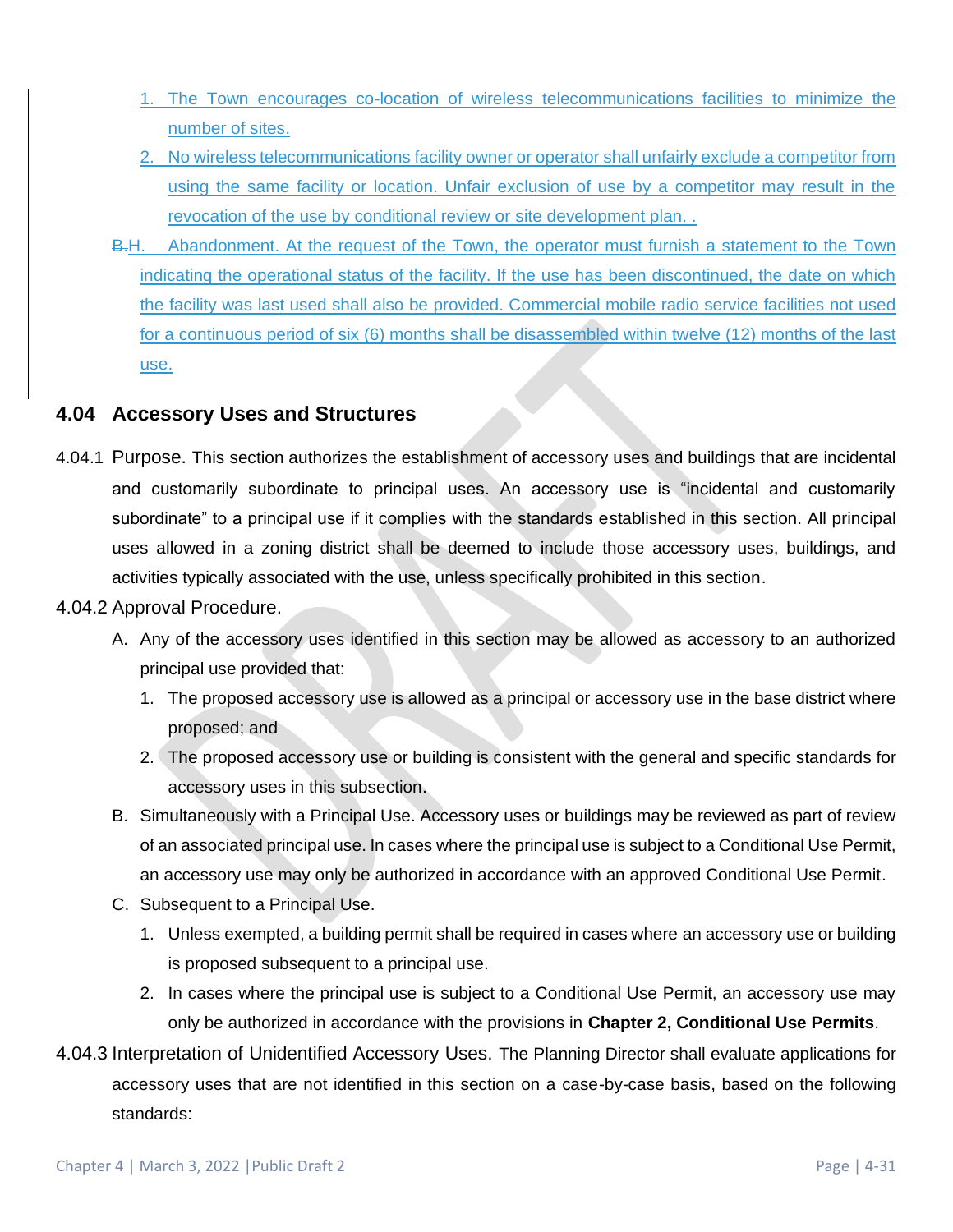- A. The definition of "accessory use" in **Chapter 9, Definitions**, and the general accessory use standards and limitations established in Chapter [4.04;](#page-30-0)
- B. The purpose and intent of the base districts in which the accessory use is located;
- C. Potential adverse effects the accessory use or building may have on other lots, compared with other accessory uses permitted in the district; and
- D. The compatibility of the accessory use with other principal and accessory uses permitted in the district.
- 4.04.4 General Standards for all Accessory Uses. All accessory uses and buildings shall be subject to the general standards in this section, as well as any applicable supplemental standards in Chapter [4.04.5](#page-32-1) and all standards applicable to the associated principal use as set forth in **Chapter 4 Use Standards**.
	- A. Size. All accessory uses shall:
		- 1. Be clearly subordinate in area, extent, and purpose to the principal use or structure; and
		- 2. Not violate the bulk, density, parking, landscaping, or open space standards of this Land Use Code when taken together with the principal use or structure.
		- 3. The floor area of any detached accessory building shall not exceed 50 percent of the floor area of the principal structure. The total combined floor area of all buildings shall not exceed the maximum lot coverage for the zoning district in which it is located. The Planning Director may authorize a building to exceed this percentage if the building is used as a guest house, or is used for animal production or crop production associated with an agricultural use.
	- B. Function. All accessory uses shall directly serve the principal use or building, and be accessory and clearly incidental to the principal use or building.
	- C. Timing. Accessory uses shall not be constructed or established prior to the start of construction of the principal use or building. An accessory building shall not be used until the construction of the primary building is complete.
	- D. Height. Accessory buildings shall be limited to a maximum height of 24 feet unless exempted from the height requirements in this Code.
	- E. Location.
		- 1. Accessory uses or buildings shall be located on the same lot as the principal use or building.
		- 2. Accessory buildings shall not be located within platted or recorded easements.
		- 3. The Planning Director may authorize an accessory building on a vacant lot if the structure is used for animal production or crop production associated with an agricultural use, or used in conjunction with a park or community garden.
	- F. Design Compatibility.
		- 1. Except where exempted, all accessory buildings shall be designed to be aesthetically compatible with the principal building. Compatibility shall be measured in terms of building materials, building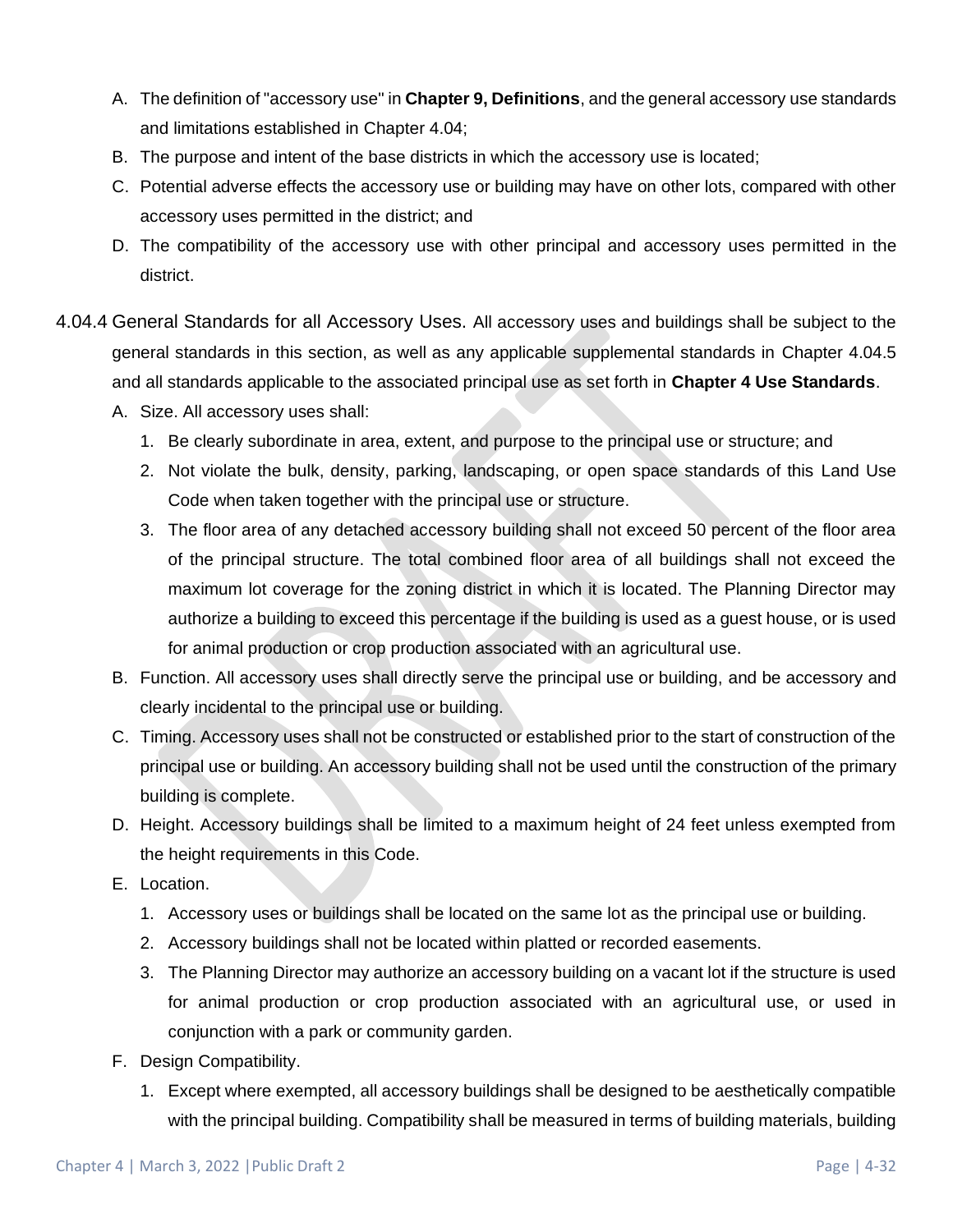orientation, building placement, and building mass. Non-enclosed stables, gazebos, greenhouses, and carports ten feet or less in height with a roofed area of 300 square feet or less are exempted from this compatibility requirement.

- 2. Applicants for accessory buildings not exempted in accordance with this subsection who request exceptions from the design compatibility requirements shall demonstrate screening methods or design features that will be used to minimize any potential adverse effects on neighboring properties.
- G. Ownership. Accessory uses or buildings shall be owned or operated by the same person as the principal use or buildings.
- <span id="page-32-1"></span><span id="page-32-0"></span>4.04.5 Supplemental Accessory Use Standards.
	- A. Accessory Dwelling Unit.
		- 1. A Detached Accessory Dwelling Unit shall only be located in the rear of a lot.
		- 2. A Detached Accessory Dwelling Unit must comply with the required setbacks by the zoning district in which the unit is located. If the accessory dwelling unit is part of the primary dwelling (attached), it must comply with principal building setbacks for the zoning district in which the unit is located.
		- 3. An Accessory Dwelling Unit must comply with the zoning district's height requirements. An Accessory Dwelling Unit must not exceed the height of the primary dwelling.
		- 4. An Accessory Dwelling Unit must not exceed one thousand (1,000) gross square feet in area.
		- 5. An Accessory Dwelling Unit must connect utilities to those of the primary dwelling.
		- 6. An Accessory Dwelling Unit must maintain the architectural design, style, appearance, and character of the primary dwelling.
		- 7. The property owner must occupy the principal dwelling as the owner's permanent residence. For purposes of these regulations, "property owner" means the title holder and/ or contract purchaser of the lot, and "owner occupancy" means that a property owner makes their permanent residence at the site.
	- B. Drive-Thru Facility. A Drive Through Facility may be permitted as an accessory use subject to the following standards.
		- 1. Setbacks. All Drive-Thru Facilities are set back five feet (5 ft) from any property line.
		- 2. Stacking.
			- a. All Drive-Thru Facilities accommodate the required stacking standards.
			- b. A drive-thru/ATM lane is provided on site.
			- c. The drive-thru/ATM lane is at least ten (10) feet wide.
			- d. The drive-thru/ATM lane provides at least three (3) vehicle stacking spaces before the drivethru window/ATM.
			- e. Vehicle stacking spaces shall be ten (10) feet wide by twenty (20) feet long.
	- C. Office.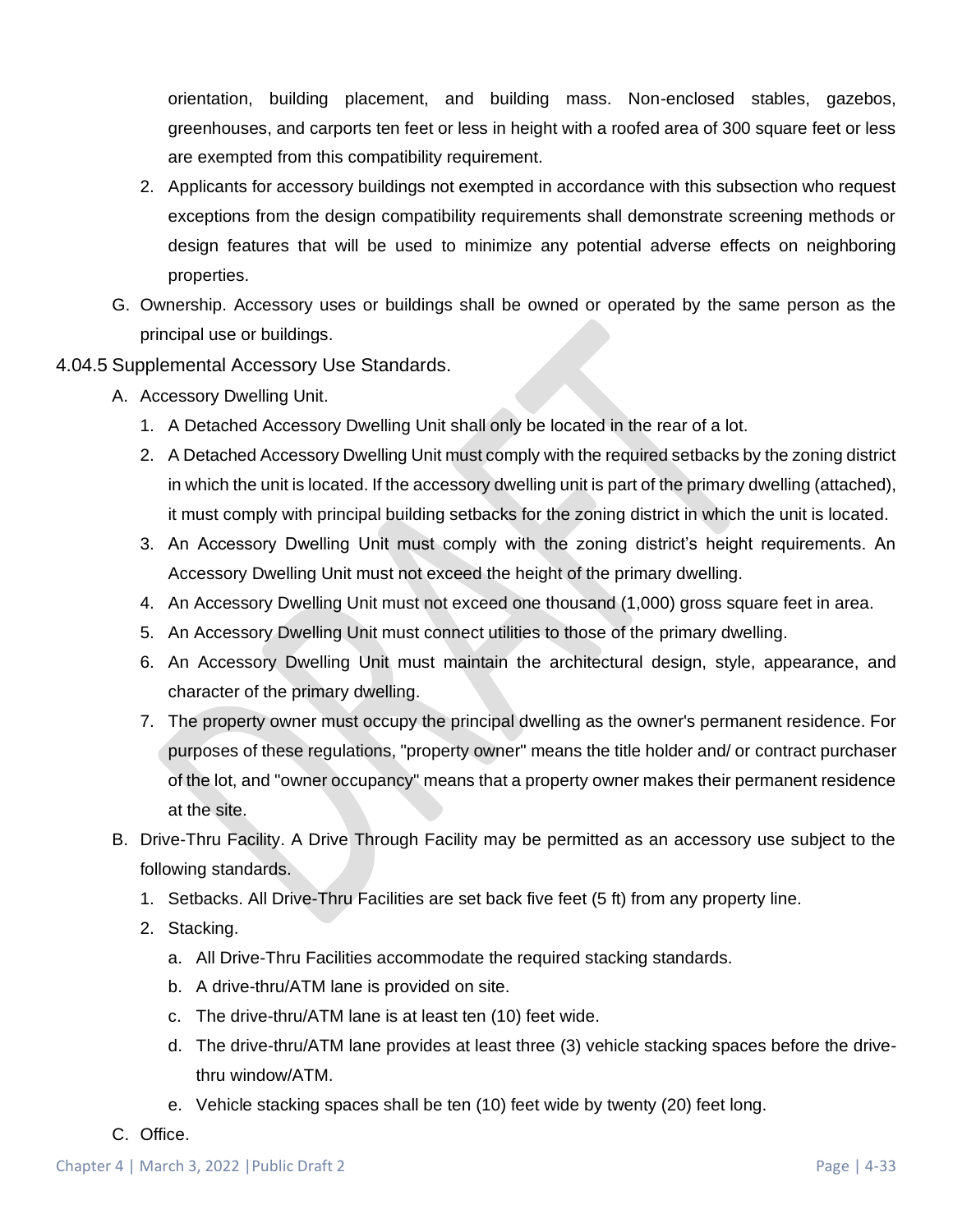- 1. An accessory office shall be allowed for an approved use.
- 2. The office shall not occupy more than twenty five percent (25%) of the gross floor area of the approved use.
- 3. If the approved primary use is not located in a structure, the office structure shall not occupy more than five percent (5%) of the property area on which the primary use is located or five thousand (5,000) square feet, whichever is less.
- <span id="page-33-0"></span>D. Outdoor Storage.
	- 1. Outdoor storage areas shall be screened according to **Chapter 5, Development Standards**.
	- 2. All outdoor storage areas shall be completely fenced and screened from public view.
	- 3. Screening shall be at least six feet (6') tall, but no more than ten feet (10') tall unless where specifically stated otherwise.
	- 4. One side of the outdoor storage may be left unenclosed, provided that the materials stored in the area shall not be visible from a public roadway or an abutting property.
	- 5. Cyclone or chainlink fencing (with or without slats) shall not be deemed a screening material.
	- 6. Materials shall not be stored within the required setbacks.
	- 7. Stored items shall not block sidewalks or parking areas and may not impede vehicular or pedestrian traffic.
	- 8. Outdoor storage for commercial or industrial uses shall be limited to those items owned or used by the business.
	- 9. Outdoor storage for a multi-family development, recreational vehicle park, or manufactured home park, shall be only for recreational vehicles or personal recreation items of the tenants.

## <span id="page-33-1"></span>**4.05 Temporary Uses and Structures**

- 4.05.1 Purpose. This section allows for the establishment of certain temporary uses of limited duration and special events, provided that such uses comply with the standards in this subsection and are discontinued upon the expiration of a set time period. Temporary uses and special events shall not involve the construction or alteration of any permanent building.
- 4.05.2 Approval Procedure. Any use listed in this section may be permitted as a temporary use provided:
	- A. Where indicated in Table 4.02-1 Use Table; and
	- B. The proposed temporary use is consistent with the general and specific standards for temporary uses and structures in this section.
- 4.05.3 General Standards for all Temporary Uses. All temporary uses or structures shall meet the following general requirements, unless otherwise specified in this Land Use Code:
	- A. The temporary use or structure shall not be detrimental to property or improvements in the surrounding area, or to the public health, safety, or general welfare.